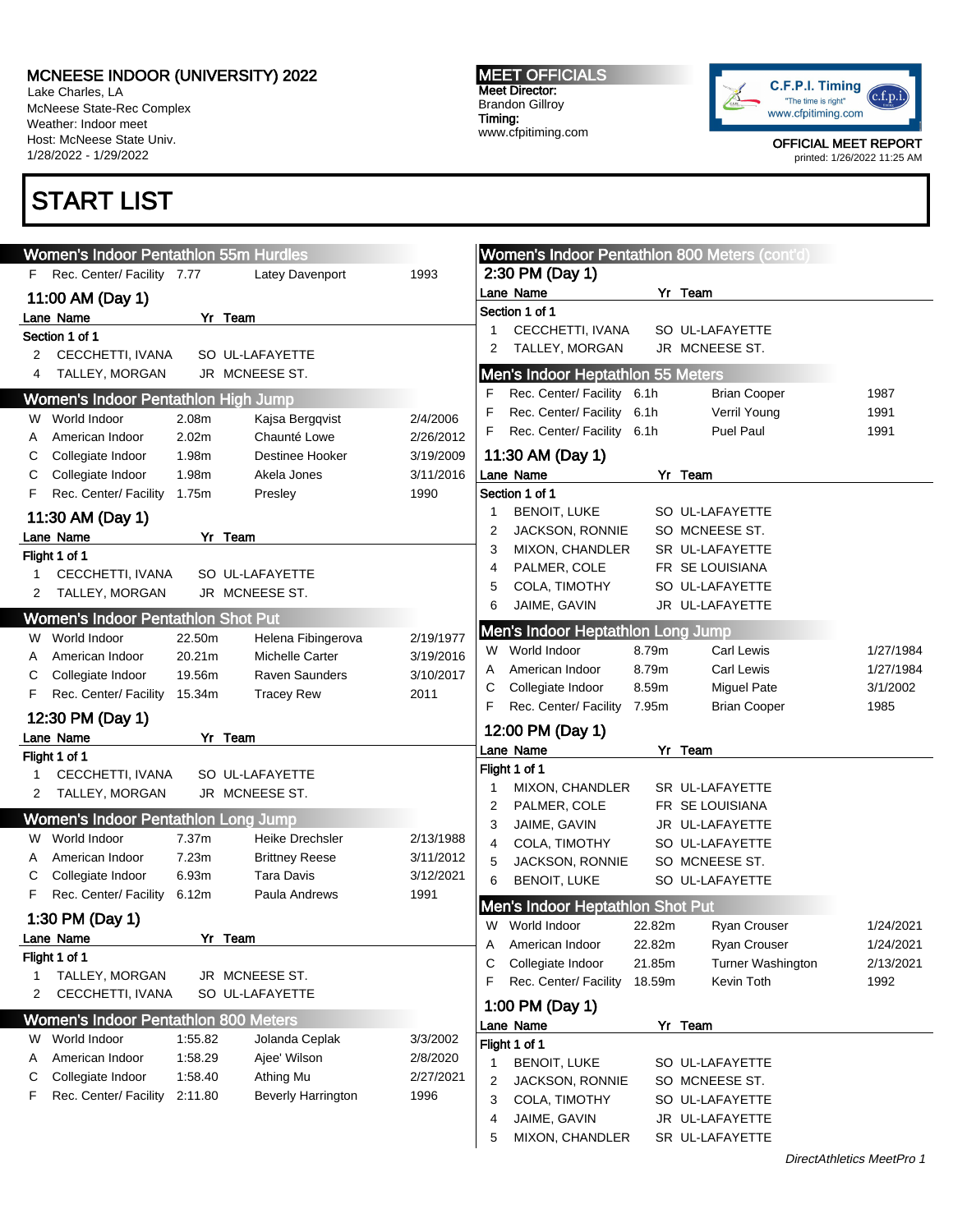Lake Charles, LA McNeese State-Rec Complex Weather: Indoor meet Host: McNeese State Univ. 1/28/2022 - 1/29/2022

# START LIST

MEET OFFICIALS Meet Director: Brandon Gillroy Timing: www.cfpitiming.com



|    | Men's Indoor Heptathlon Shot Put (cont'd) |                   |                      |           |    | <b>Women's Weight Throw</b>       |        |                                                                                                         |                           |
|----|-------------------------------------------|-------------------|----------------------|-----------|----|-----------------------------------|--------|---------------------------------------------------------------------------------------------------------|---------------------------|
|    | 1:00 PM (Day 1)                           |                   |                      |           |    |                                   |        | All entrants get 3 attempts in Prelims, Top 9 + ties to finals of 3 additional attempts, Min mark 12.00 |                           |
|    | Lane Name                                 |                   | Yr Team              |           |    |                                   |        |                                                                                                         |                           |
| 6  | PALMER, COLE                              |                   | FR SE LOUISIANA      |           | A  | American Indoor                   | 25.60m | <b>Gwen Berry</b>                                                                                       | 3/10/2007                 |
|    | Men's Indoor Heptathlon High Jump         |                   |                      |           | С  | Collegiate Indoor                 | 25.56m | <b>Brittany Riley</b>                                                                                   | 3/10/2007                 |
| W  | World Indoor                              | 2.43m             | Javier Sotomayor     | 3/4/1989  | F  | Rec. Center/ Facility             | 20.95m | La'Shantena Rounds                                                                                      | 2014                      |
| Α  | American Indoor                           | 2.40m             | <b>Hollis Conway</b> | 3/10/1991 |    | 12:00 PM (Day 2)                  |        |                                                                                                         |                           |
| С  | Collegiate Indoor                         | 2.37 <sub>m</sub> | <b>Hollis Conway</b> | 3/11/1989 |    | Lane Name                         |        | Yr Team                                                                                                 |                           |
| F  | Rec. Center/ Facility                     | 2.18m             | Michael Roberson     | 1996      |    | Flight 1 of 2                     |        |                                                                                                         |                           |
|    |                                           |                   |                      |           | 1  | TURNER, KAYLYN                    |        | JR DILLARD                                                                                              |                           |
|    | 2:00 PM (Day 1)                           |                   |                      |           | 2  | SEYMORE, ASIANEA                  |        | SR DILLARD                                                                                              |                           |
|    | Lane Name                                 |                   | Yr Team              |           | 3  | LYSSY, LYDIA                      |        | <b>JR TX LUTHERAN</b>                                                                                   |                           |
|    | Flight 1 of 1                             |                   |                      |           | 4  | CHAPMAN, AKASHA                   |        | FR HUSTON-TILLOTSON                                                                                     |                           |
| 1  | JAIME, GAVIN                              |                   | JR UL-LAFAYETTE      |           | 5  | MATHERNE, JOLIE                   |        | FR LOYOLA-NO                                                                                            |                           |
| 2  | PALMER, COLE                              |                   | FR SE LOUISIANA      |           | 6  |                                   |        | CHRISTOPHER, KELIS FR HUSTON-TILLOTSON                                                                  |                           |
| 3  | <b>JACKSON, RONNIE</b>                    |                   | SO MCNEESE ST.       |           | 7  | WOODARD, CEMARIA                  |        | SR DILLARD                                                                                              |                           |
| 4  | MIXON, CHANDLER                           |                   | SR UL-LAFAYETTE      |           | 8  | <b>BAILEY, ASSATA</b>             |        | SO HUSTON-TILLOTSON                                                                                     |                           |
| 5  | <b>BENOIT, LUKE</b>                       |                   | SO UL-LAFAYETTE      |           | 9  | GUTIERREZ, GIZELLE SO TX LUTHERAN |        |                                                                                                         |                           |
| 6  | COLA, TIMOTHY                             |                   | SO UL-LAFAYETTE      |           |    | Flight 2 of 2                     |        |                                                                                                         |                           |
|    | Men's Indoor Heptathlon 55m Hurdles       |                   |                      |           | 1  | HERNANDEZ, CHLOE                  |        | SO MCNEESE ST.                                                                                          |                           |
| F. | Rec. Center/ Facility 6.99                |                   | Derrick Ford         | 1993      | 2  | <b>OLSEN, KATRINE</b>             |        | FR SE LOUISIANA                                                                                         |                           |
|    |                                           |                   |                      |           | 3  | EWING, ALYSSIA                    |        | JR LOYOLA-NO                                                                                            |                           |
|    | 8:00 AM (Day 2)                           |                   |                      |           | 4  | <b>BARRAS, MARIN</b>              |        | FR UL-LAFAYETTE                                                                                         |                           |
|    | Lane Name                                 |                   | Yr Team              |           | 5  | FLAX, MAYA                        |        | FR TX LUTHERAN                                                                                          |                           |
|    | Section 1 of 2                            |                   |                      |           | 6  | <b>JACKSON, KRISTIAN</b>          |        | SR SE LOUISIANA                                                                                         |                           |
|    | JAIME, GAVIN                              |                   | JR UL-LAFAYETTE      |           | 7  | LEE, MARIAH                       |        | SO MCNEESE ST.                                                                                          |                           |
| 3  | PALMER, COLE                              |                   | FR SE LOUISIANA      |           | 8  | RODRIGUEZ, JULISSA FR TX LUTHERAN |        |                                                                                                         |                           |
| 5  | COLA, TIMOTHY                             |                   | SO UL-LAFAYETTE      |           | 9  | WILSON, BROOKLYN                  |        | SR UL-LAFAYETTE                                                                                         |                           |
|    | Section 2 of 2                            |                   |                      |           | 10 | CARR, DEJAH                       |        | SR TX LUTHERAN                                                                                          |                           |
| 1  | <b>BENOIT, LUKE</b>                       |                   | SO UL-LAFAYETTE      |           |    |                                   |        |                                                                                                         |                           |
| 3  | JACKSON, RONNIE                           |                   | SO MCNEESE ST.       |           |    | Men's Shot Put                    |        |                                                                                                         |                           |
| 5  | MIXON, CHANDLER                           |                   | SR UL-LAFAYETTE      |           |    |                                   |        | All entrants get 3 attempts in Prelims, Top 9 + ties to finals of 3 additional attempts, Min mark 12.00 |                           |
|    | Men's Indoor Heptathlon Pole Vault        |                   |                      |           |    | W World Indoor                    |        |                                                                                                         |                           |
| W  | World Indoor                              | 6.18m             | Mondo Deplantis      | 2/15/2020 |    |                                   | 22.82m | Ryan Crouser                                                                                            | 1/24/2021                 |
| Α  | American Indoor                           | 6.02m             | Jeff Hartwig         | 3/10/2002 | A  | American Indoor                   | 22.82m | Ryan Crouser                                                                                            | 1/24/2021                 |
| С  | Collegiate Indoor                         | 6.00m             | K.C. Lightfoot       | 2/13/2021 | С  | Collegiate Indoor                 | 21.85m | Turner Washington                                                                                       | 2/13/2021                 |
| F  | Rec. Center/ Facility 5.25m               |                   | Jacob Davis          |           | F. | Rec. Center/ Facility             | 18.59m | Kevin Toth                                                                                              | 1992                      |
|    |                                           |                   |                      | 1995      |    | 12:00 PM (Day 2)                  |        |                                                                                                         |                           |
|    | 9:00 AM (Day 2)                           |                   |                      |           |    | Lane Name                         |        | Yr Team                                                                                                 |                           |
|    | Lane Name                                 |                   | Yr Team              |           |    | Flight 1 of 2                     |        |                                                                                                         |                           |
|    | Flight 1 of 1                             |                   |                      |           | 1  | <b>WHITRACK, JARRED</b>           |        | FR NICHOLLS ST.                                                                                         |                           |
| 1  | COLA, TIMOTHY                             |                   | SO UL-LAFAYETTE      |           | 2  | DENMAN, RILEY                     |        | FR TX LUTHERAN                                                                                          |                           |
| 2  | PALMER, COLE                              |                   | FR SE LOUISIANA      |           | 3  | PAGART, SETH                      |        | FR SE LOUISIANA                                                                                         |                           |
| 3  | <b>JACKSON, RONNIE</b>                    |                   | SO MCNEESE ST.       |           | 4  | <b>BELL, DEMONTRE</b>             |        | JR HUSTON-TILLOTSON                                                                                     |                           |
| 4  | MIXON, CHANDLER                           |                   | SR UL-LAFAYETTE      |           | 5  | TAYLOR, ZACHARY                   |        | FR LETOURNEAU                                                                                           |                           |
| 5  | JAIME, GAVIN                              |                   | JR UL-LAFAYETTE      |           | 6  | GENNUSO, JUSTUS                   |        | SR DILLARD                                                                                              |                           |
| 6  | <b>BENOIT, LUKE</b>                       |                   | SO UL-LAFAYETTE      |           | 7  | CHALLIS, TYLER                    |        | FR MCNEESE ST.                                                                                          |                           |
|    |                                           |                   |                      |           | 8  | SANDERS, COREY                    |        | FR LOYOLA-NO                                                                                            |                           |
|    |                                           |                   |                      |           | 9  | HEGGELAND, JARED                  |        | SO LETOURNEAU                                                                                           |                           |
|    |                                           |                   |                      |           |    |                                   |        |                                                                                                         | DirectAthletics MeetPro 2 |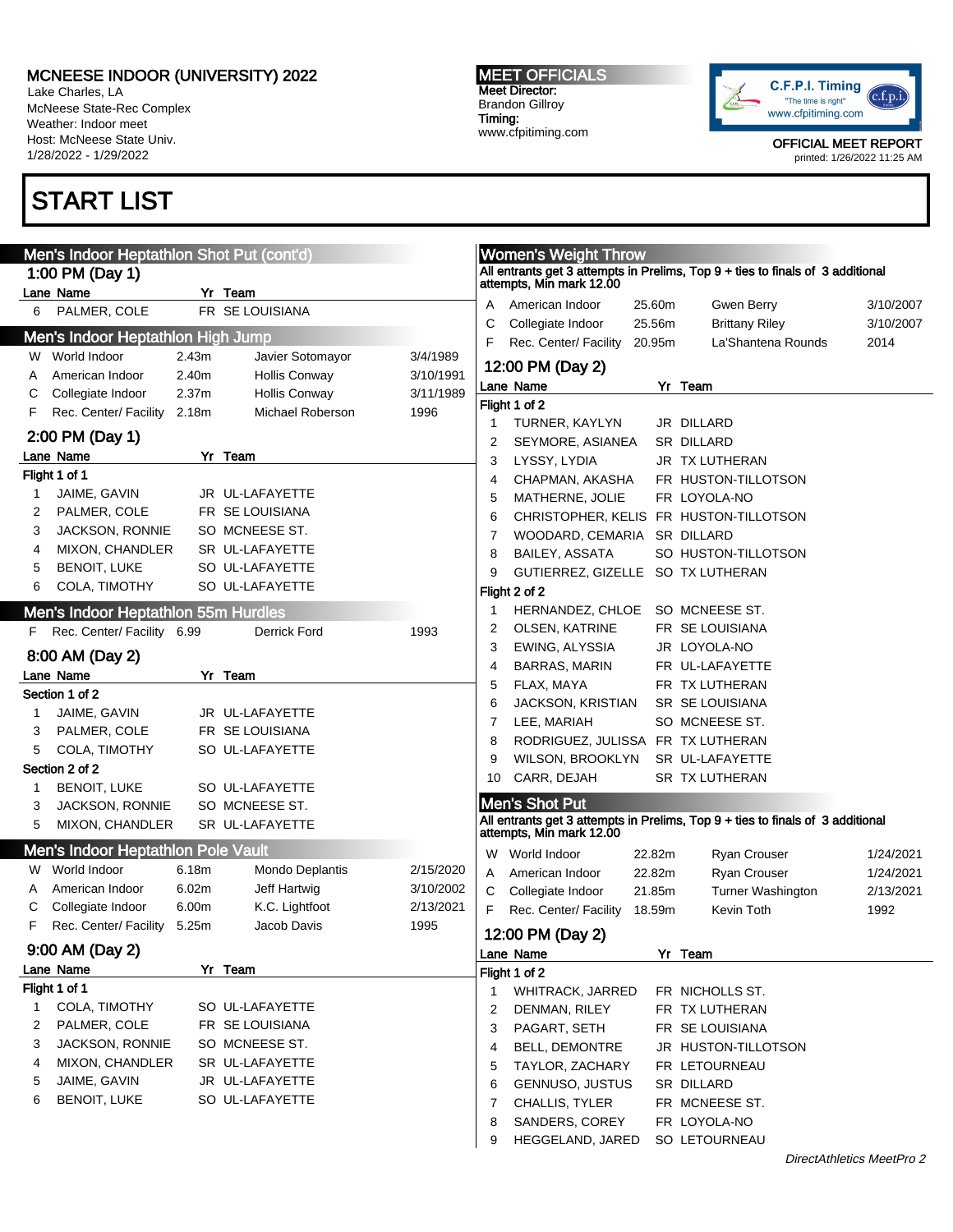Lake Charles, LA McNeese State-Rec Complex Weather: Indoor meet Host: McNeese State Univ. 1/28/2022 - 1/29/2022

## START LIST

#### MEET OFFICIALS Meet Director: Brandon Gillroy Timing: www.cfpitiming.com



|    | Men's Shot Put (cont'd)                                                                                 |        |                     |           |                | Men's Weight Throw (cont'd)       |        |                                                                                                         |           |
|----|---------------------------------------------------------------------------------------------------------|--------|---------------------|-----------|----------------|-----------------------------------|--------|---------------------------------------------------------------------------------------------------------|-----------|
|    | 12:00 PM (Day 2)                                                                                        |        |                     |           |                | 12:45 PM (Day 2)                  |        |                                                                                                         |           |
|    | Lane Name                                                                                               |        | Yr Team             |           |                | Lane Name                         |        | Yr Team                                                                                                 |           |
| 10 | BERRY, MICAIAH                                                                                          |        | FR HUSTON-TILLOTSON |           | $\overline{4}$ | VICKNAIR, GABRIEL                 |        | SO UL-LAFAYETTE                                                                                         |           |
| 11 | RYAN, JOSEPH                                                                                            |        | JR LETOURNEAU       |           | 5              | CHALLIS, TYLER                    |        | FR MCNEESE ST.                                                                                          |           |
| 12 | HARRIS, NOBIE                                                                                           |        | JR DILLARD          |           | 6              | <b>REYES, SCOTTIE</b>             |        | SO TX LUTHERAN                                                                                          |           |
| 13 | <b>VRBEK, ROBIN</b>                                                                                     |        | FR SE LOUISIANA     |           | 7              | WEBB, TERRELL                     |        | SO SE LOUISIANA                                                                                         |           |
|    | Flight 2 of 2                                                                                           |        |                     |           | 8              | DIETERT, GARRETT                  |        | JR MCNEESE ST.                                                                                          |           |
| 1  | HERMAN, ZACHARY                                                                                         |        | JR TX LUTHERAN      |           | 9              | NEDOW, TOMMY                      |        | SO SE LOUISIANA                                                                                         |           |
| 2  | JACK, OLIVER                                                                                            |        | FR UL-LAFAYETTE     |           | 10             | COOK, CHASE                       |        | FR TX LUTHERAN                                                                                          |           |
| 3  | NEDOW, TOMMY                                                                                            |        | SO SE LOUISIANA     |           | 11             | LEBLANC, REILLY                   |        | FR MCNEESE ST.                                                                                          |           |
| 4  | <b>FRANCIS, MARCUS</b>                                                                                  |        | FR MCNEESE ST.      |           | 12             | HERMAN, ZACHARY                   |        | JR TX LUTHERAN                                                                                          |           |
| 5  | <b>VICKNAIR, GABRIEL</b>                                                                                |        | SO UL-LAFAYETTE     |           | 13             | LONGINO, HUNTER                   |        | SO MCNEESE ST.                                                                                          |           |
| 6  | DIETERT, GARRETT                                                                                        |        | JR MCNEESE ST.      |           |                | <b>Women's Shot Put</b>           |        |                                                                                                         |           |
| 7  | KITCHEN, JOHNATHA                                                                                       |        | SO DILLARD          |           |                |                                   |        |                                                                                                         |           |
| 8  | REYES, SCOTTIE                                                                                          |        | SO TX LUTHERAN      |           |                |                                   |        | All entrants get 3 attempts in Prelims, Top 9 + ties to finals of 3 additional attempts, Min mark 10.70 |           |
| 9  | DAMASCH, ROMAN                                                                                          |        | SO SE LOUISIANA     |           |                | W World Indoor                    | 22.50m | Helena Fibingerova                                                                                      | 2/19/1977 |
| 10 | GEIGER, WESTON                                                                                          |        | FR TX LUTHERAN      |           | A              | American Indoor                   | 20.21m | <b>Michelle Carter</b>                                                                                  | 3/19/2016 |
| 11 | HANNAH, TYREN                                                                                           |        | SO UL-LAFAYETTE     |           | С              | Collegiate Indoor                 | 19.56m | <b>Raven Saunders</b>                                                                                   | 3/10/2017 |
| 12 | LONGINO, HUNTER                                                                                         |        | SO MCNEESE ST.      |           | F              | Rec. Center/ Facility             | 15.34m | <b>Tracey Rew</b>                                                                                       | 2011      |
| 13 | LOPEZ ALVAREZ, MIG                                                                                      |        | JR LETOURNEAU       |           |                | 12:45 PM (Day 2)                  |        |                                                                                                         |           |
| 14 | COOK, CHASE                                                                                             |        | FR TX LUTHERAN      |           |                | Lane Name                         |        | Yr Team                                                                                                 |           |
|    | <b>Men's Weight Throw</b>                                                                               |        |                     |           |                | Flight 1 of 2                     |        |                                                                                                         |           |
|    | All entrants get 3 attempts in Prelims, Top 9 + ties to finals of 3 additional attempts, Min mark 13.00 |        |                     |           | 1              | ROBINSON, SHAYLAH FR LOYOLA-NO    |        |                                                                                                         |           |
|    |                                                                                                         |        |                     |           | $\overline{c}$ | TAYLOR, HANNAH                    |        | FR LETOURNEAU                                                                                           |           |
| A  | American Indoor                                                                                         | 25.86m | Lance Deal          | 3/4/1995  | 3              | WOODARD, CEMARIA                  |        | SR DILLARD                                                                                              |           |
| С  | Collegiate Indoor                                                                                       | 25.58m | Michael Lihrman     | 2/28/2015 | 4              | BAILEY, ASSATA                    |        | SO HUSTON-TILLOTSON                                                                                     |           |
| F. | Rec. Center/ Facility                                                                                   | 20.87m | Alexander Young     | 2015      | 5              | JOHNSON, LILLIEMAR SO LOYOLA-NO   |        |                                                                                                         |           |
|    | 12:45 PM (Day 2)                                                                                        |        |                     |           | 6              |                                   |        | CHRISTOPHER, KELIS FR HUSTON-TILLOTSON                                                                  |           |
|    | Lane Name                                                                                               |        | Yr Team             |           | 7              | TURNER, KAYLYN                    |        | JR DILLARD                                                                                              |           |
|    | Flight 1 of 2                                                                                           |        |                     |           | 8              | CHAPMAN, AKASHA                   |        | FR HUSTON-TILLOTSON                                                                                     |           |
| 1  | GENNUSO, JUSTUS                                                                                         |        | SR DILLARD          |           | 9              | DIAZ, CAMERON                     |        | FR LOYOLA-NO                                                                                            |           |
| 2  | <b>BELL, DEMONTRE</b>                                                                                   |        | JR HUSTON-TILLOTSON |           | 10             | SEYMORE, ASIANEA                  |        | SR DILLARD                                                                                              |           |
| 3  | LOPEZ ALVAREZ, MIG JR LETOURNEAU                                                                        |        |                     |           |                | Flight 2 of 2                     |        |                                                                                                         |           |
| 4  | HEGGELAND, JARED                                                                                        |        | SO LETOURNEAU       |           | 1              | FLAX, MAYA                        |        | FR TX LUTHERAN                                                                                          |           |
| 5  | PAGART, SETH                                                                                            |        | FR SE LOUISIANA     |           | 2              | BAZILE, BRYANA                    |        | FR LOYOLA-NO                                                                                            |           |
| 6  | TAYLOR, ZACHARY                                                                                         |        | FR LETOURNEAU       |           | 3              | FULLERTON, JANELL                 |        | SR MCNEESE ST.                                                                                          |           |
| 7  | JACK, OLIVER                                                                                            |        | FR UL-LAFAYETTE     |           | 4              | JACKSON, KRISTIAN                 |        | SR SE LOUISIANA                                                                                         |           |
| 8  | DAMASCH, ROMAN                                                                                          |        | SO SE LOUISIANA     |           | 5              | RODRIGUEZ, JULISSA FR TX LUTHERAN |        |                                                                                                         |           |
| 9  | GUILLOTTE, BRYCE                                                                                        |        | FR MCNEESE ST.      |           | 6              | COLEMAN, MYKHALA                  |        | FR LOYOLA-NO                                                                                            |           |
| 10 | <b>BERRY, MICAIAH</b>                                                                                   |        | FR HUSTON-TILLOTSON |           | 7              | TORRES, ANE                       |        | JR MCNEESE ST.                                                                                          |           |
| 11 | KITCHEN, JOHNATHA                                                                                       |        | SO DILLARD          |           | 8              | JONES, ASHARI                     |        | FR MCNEESE ST.                                                                                          |           |
| 12 | HARRIS, NOBIE                                                                                           |        | JR DILLARD          |           | 9              | BARRAS, MARIN                     |        | FR UL-LAFAYETTE                                                                                         |           |
| 13 | DENMAN, RILEY                                                                                           |        | FR TX LUTHERAN      |           | 10             | BRAUD, BAILEY                     |        | JR LOYOLA-NO                                                                                            |           |
|    | Flight 2 of 2                                                                                           |        |                     |           | 11             | WILSON, BROOKLYN                  |        | SR UL-LAFAYETTE                                                                                         |           |
| 1  | <b>VRBEK, ROBIN</b>                                                                                     |        | FR SE LOUISIANA     |           |                |                                   |        |                                                                                                         |           |
| 2  | HANNAH, TYREN                                                                                           |        | SO UL-LAFAYETTE     |           |                |                                   |        |                                                                                                         |           |
| 3  | GEIGER, WESTON                                                                                          |        | FR TX LUTHERAN      |           |                |                                   |        |                                                                                                         |           |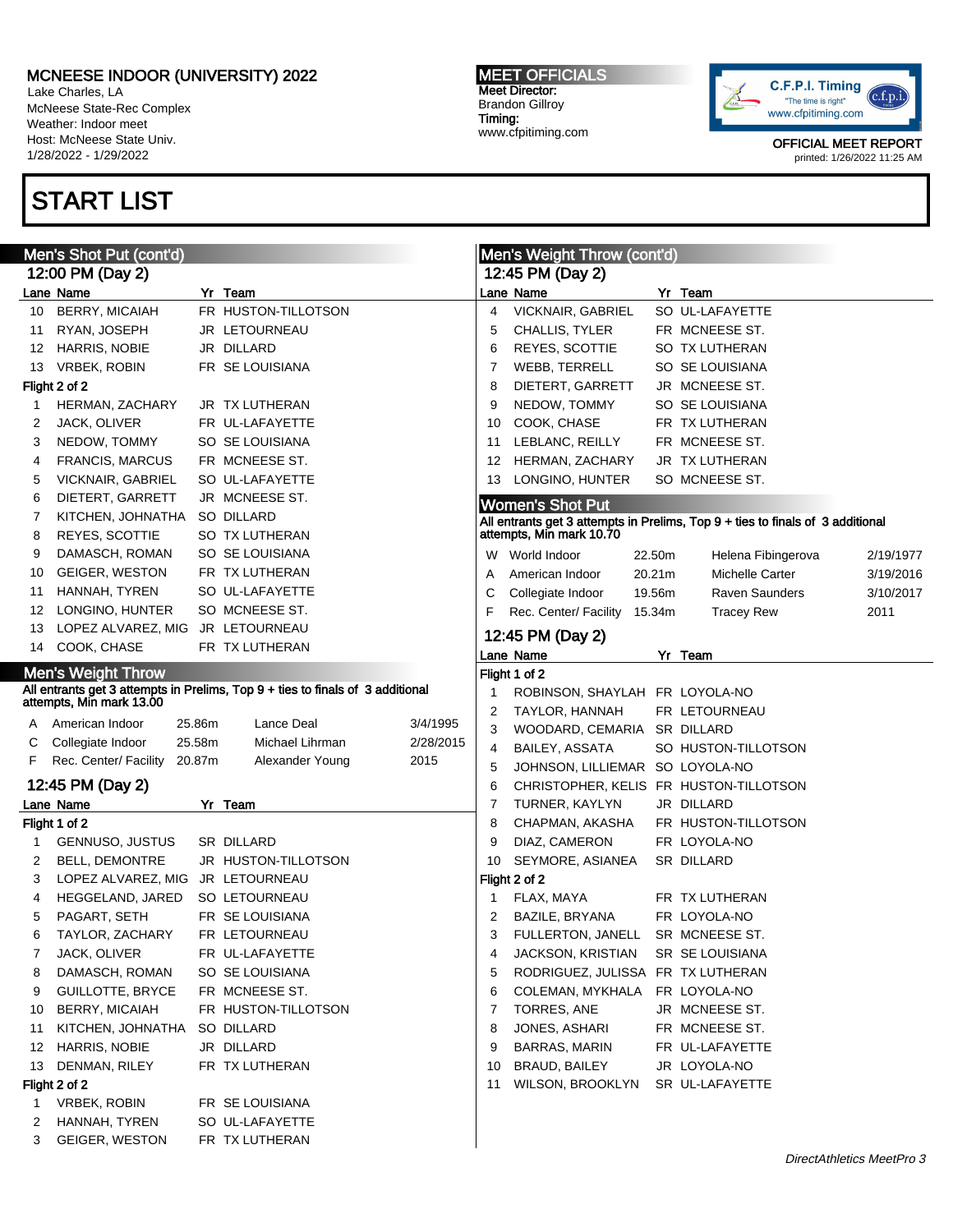Lake Charles, LA McNeese State-Rec Complex Weather: Indoor meet Host: McNeese State Univ. 1/28/2022 - 1/29/2022

# START LIST

#### MEET OFFICIALS Meet Director: Brandon Gillroy Timing: www.cfpitiming.com



|    | Men's Indoor Heptathlon 1000 Meters |                   |                                                                                                        |           |    | Women's Pole Vault (cont'd)       |       |                                                                                                          |           |
|----|-------------------------------------|-------------------|--------------------------------------------------------------------------------------------------------|-----------|----|-----------------------------------|-------|----------------------------------------------------------------------------------------------------------|-----------|
|    | F Rec. Center/ Facility 2:27.0h     |                   | Sammy Skimhfast                                                                                        | 1986      |    | 3:00 PM (Day 2)                   |       |                                                                                                          |           |
|    | 1:00 PM (Day 2)                     |                   |                                                                                                        |           |    | Lane Name                         |       | Yr Team                                                                                                  |           |
|    | Lane Name                           |                   | Yr Team                                                                                                |           | 4  | GOMES, THAIS                      |       | SR SE LOUISIANA                                                                                          |           |
|    | Section 1 of 1                      |                   |                                                                                                        |           | 5  | FITZGERALD, MEGAN                 |       | <b>SR TULANE</b>                                                                                         |           |
| 1  | MIXON, CHANDLER                     |                   | SR UL-LAFAYETTE                                                                                        |           | 6  | MARTINEZ, CAMERO                  |       | SO UL-LAFAYETTE                                                                                          |           |
| 2  | JACKSON, RONNIE                     |                   | SO MCNEESE ST.                                                                                         |           | 7  | SMITH, REBECCA                    |       | FR TULANE                                                                                                |           |
| 3  | COLA, TIMOTHY                       |                   | SO UL-LAFAYETTE                                                                                        |           | 8  | BROWN, JORDAN                     |       | SO UL-LAFAYETTE                                                                                          |           |
| 4  | PALMER, COLE                        |                   | FR SE LOUISIANA                                                                                        |           | 9  | ZUPANC, LARA                      |       | JR SE LOUISIANA                                                                                          |           |
| 5  | JAIME, GAVIN                        |                   | JR UL-LAFAYETTE                                                                                        |           | 10 | SANDER, KATE                      |       | SO TULANE                                                                                                |           |
| 6  | <b>BENOIT, LUKE</b>                 |                   | SO UL-LAFAYETTE                                                                                        |           | 11 | LEGGAS, KRISTINA                  |       | <b>SR TULANE</b>                                                                                         |           |
|    | <b>Women's Long Jump</b>            |                   |                                                                                                        |           | 12 | GEBAUER, MAJA                     |       | SO MCNEESE ST.                                                                                           |           |
|    |                                     |                   |                                                                                                        |           |    | Men's Long Jump                   |       |                                                                                                          |           |
|    |                                     |                   | All entrants get 3 attempts in Prelims, Top 9 + ties to finals of 3 additional attempts, Min mark 4.90 |           |    |                                   |       | All entrants get 3 attempts in Prelims, Top $9 +$ ties to finals of 3 additional attempts, Min mark 6.30 |           |
|    | W World Indoor                      | 7.37 <sub>m</sub> | <b>Heike Drechsler</b>                                                                                 | 2/13/1988 |    |                                   |       |                                                                                                          |           |
| A  | American Indoor                     | 7.23m             | <b>Brittney Reese</b>                                                                                  | 3/11/2012 |    | W World Indoor                    | 8.79m | Carl Lewis                                                                                               | 1/27/1984 |
| C  | Collegiate Indoor                   | 6.93m             | <b>Tara Davis</b>                                                                                      | 3/12/2021 | A  | American Indoor                   | 8.79m | Carl Lewis                                                                                               | 1/27/1984 |
| F. | Rec. Center/ Facility               | 6.12m             | Paula Andrews                                                                                          | 1991      | С  | Collegiate Indoor                 | 8.59m | <b>Miguel Pate</b>                                                                                       | 3/1/2002  |
|    | 2:00 PM (Day 2)                     |                   |                                                                                                        |           | F. | Rec. Center/ Facility             | 7.95m | <b>Brian Cooper</b>                                                                                      | 1985      |
|    | Lane Name                           |                   | Yr Team                                                                                                |           |    | 4:00 PM (Day 2)                   |       |                                                                                                          |           |
|    | Flight 1 of 1                       |                   |                                                                                                        |           |    | Lane Name                         |       | Yr Team                                                                                                  |           |
|    | JEDKINS, MALAIYA                    |                   | JR MCNEESE ST.                                                                                         |           |    | Flight 1 of 2                     |       |                                                                                                          |           |
| 2  | <b>SCHUBERT, REBEKK</b>             |                   | SR ULM                                                                                                 |           | 1  | WHITE, JACOB                      |       | SO LETOURNEAU                                                                                            |           |
| 3  | WASHINGTON, DREU                    |                   | SO MCNEESE ST.                                                                                         |           | 2  | OKIGWEH, ISAAC                    |       | FR HUSTON-TILLOTSON                                                                                      |           |
| 4  | ROWE, RACHEL                        |                   | JR DILLARD                                                                                             |           | 3  | CLEVELAND, KENDAL SO SE LOUISIANA |       |                                                                                                          |           |
| 5  | RAMIREZ, NASYA                      |                   | SO ULM                                                                                                 |           | 4  | BOUDREAUX, PATRIC FR MCNEESE ST.  |       |                                                                                                          |           |
| 6  | REED, KAITLYN                       |                   | JR LETOURNEAU                                                                                          |           | 5  | MURPHY, JOSIAH                    |       | FR LETOURNEAU                                                                                            |           |
| 7  | IOANNOU, NATALIE                    |                   | FR SE LOUISIANA                                                                                        |           | 6  | WILLIAMS, LAVANCE                 |       | <b>UNATTACHED</b>                                                                                        |           |
| 8  | WALLS, TAYLOR                       |                   | SO UL-LAFAYETTE                                                                                        |           | 7  | <b>GANT, DEDRICK</b>              |       | FR SE LOUISIANA                                                                                          |           |
| 9  | ARNOLD, IZZY                        |                   | SO LETOURNEAU                                                                                          |           | 8  | HEICHELHEIM, DALTO JR LETOURNEAU  |       |                                                                                                          |           |
| 10 | BURNETT, COURTNE                    |                   | SO TX LUTHERAN                                                                                         |           | 9  | <b>TROSEN, ANDREW</b>             |       | SO LETOURNEAU                                                                                            |           |
| 11 | HARRINGTON, CHELS JR SE LOUISIANA   |                   |                                                                                                        |           | 10 | WILLIAMS, JADEN                   |       | FR SE LOUISIANA                                                                                          |           |
| 12 | COWANS, KAPRECIA                    |                   | JR UL-LAFAYETTE                                                                                        |           | 11 | HARRIS, DATJUAN                   |       | SO DILLARD                                                                                               |           |
| 13 | <b>WALTON, LEILA</b>                |                   | SO DILLARD                                                                                             |           |    | Flight 2 of 2                     |       |                                                                                                          |           |
|    |                                     |                   |                                                                                                        |           | 1  | THEYARD, RYLAN                    |       | JR UL-LAFAYETTE                                                                                          |           |
|    | <b>Women's Pole Vault</b>           |                   | Progressions- 2.90, 3.05, 3.20, 3.35, 3.50, 3.65, 3.75, 3.85, 3.95, 4.05, 4.15,                        |           | 2  | BOURKE, COLM                      |       | RAHENY SHAMROCK                                                                                          |           |
|    | 4.20, 4.25, etc                     |                   |                                                                                                        |           | 3  | MASON, JOSHUA                     |       | SO UL-LAFAYETTE                                                                                          |           |
| W  | World Indoor                        | 5.03m             | Jenn Shur                                                                                              | 1/30/2016 | 4  | MCINTYRE, BRYCE                   |       | FR ST. THOMAS (TEX.)                                                                                     |           |
| A  | American Indoor                     | 5.03m             | Jenn Suhr                                                                                              | 1/30/2016 | 5  | TUCKER, CHRIS                     |       | FR NICHOLLS ST.                                                                                          |           |
| С  | Collegiate Indoor                   | 4.75m             | Demi Payne                                                                                             | 1/24/2015 | 6  | MINGO, MAKALE                     |       | FR ST. THOMAS (TEX.)                                                                                     |           |
| F. | Rec. Center/ Facility               | 4.10m             | Nicole Casper                                                                                          | 2017      | 7  | WILLIAMS, JULIAN                  |       | SR DILLARD                                                                                               |           |
|    |                                     |                   |                                                                                                        |           | 8  | JOSEPH, JOHN                      |       | JR UL-LAFAYETTE                                                                                          |           |
|    | 3:00 PM (Day 2)                     |                   |                                                                                                        |           | 9  | WATSON, CHRISTOP                  |       | SO DILLARD                                                                                               |           |
|    | Lane Name                           |                   | Yr Team                                                                                                |           | 10 | WARE, OBDARIUS                    |       | JR UL-LAFAYETTE                                                                                          |           |
|    | Flight 1 of 1                       |                   |                                                                                                        |           | 11 | HEROD, DAMON                      |       | SO SE LOUISIANA                                                                                          |           |
| 1  | DAWSON, LILY                        |                   | SO TX LUTHERAN                                                                                         |           |    |                                   |       |                                                                                                          |           |
| 2  | WEYERSTRASS, AUB                    |                   | FR MCNEESE ST.                                                                                         |           |    |                                   |       |                                                                                                          |           |
| 3  | PACKER, KAYLEE                      |                   | JR LETOURNEAU                                                                                          |           |    |                                   |       |                                                                                                          |           |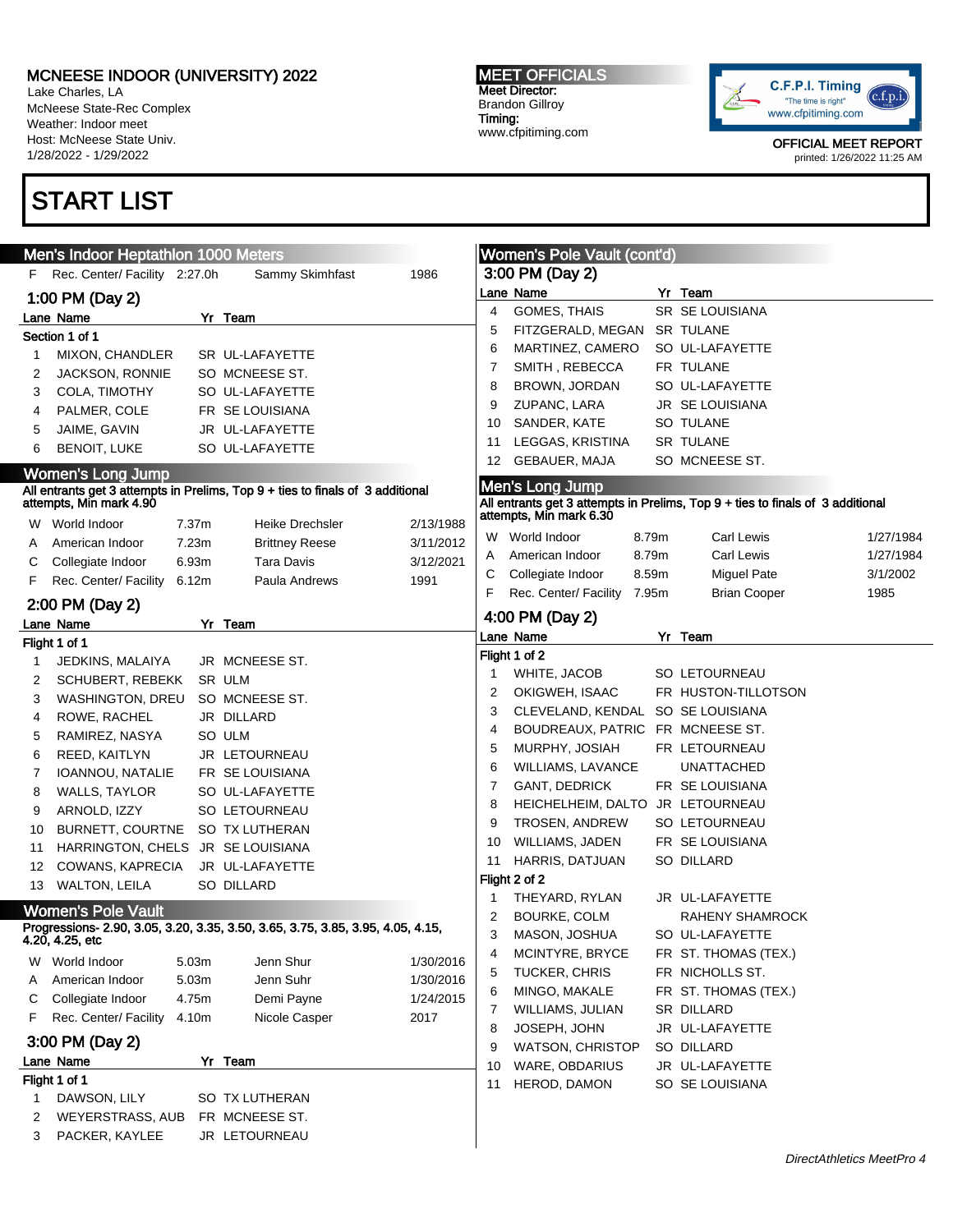Lake Charles, LA McNeese State-Rec Complex Weather: Indoor meet Host: McNeese State Univ. 1/28/2022 - 1/29/2022

## START LIST

MEET OFFICIALS Meet Director: Brandon Gillroy Timing: www.cfpitiming.com



| Women's High Jump |                                                    |        |                                                                                                           |           | <b>Men's Pole Vault</b><br>Progressions- 4.45, 4.60, 4.75, 4.90, 5.00, 5.10, 5.20, 5.30, 5.40, 5.50, etc |                                  |                                                                                |           |  |
|-------------------|----------------------------------------------------|--------|-----------------------------------------------------------------------------------------------------------|-----------|----------------------------------------------------------------------------------------------------------|----------------------------------|--------------------------------------------------------------------------------|-----------|--|
|                   |                                                    |        | Progressions- 1.46, 1.51, 1.56, 1.61, 1.66, 1.71, 1.74, 1.77, 1.80, etc.                                  |           |                                                                                                          |                                  |                                                                                |           |  |
|                   | W World Indoor                                     | 2.08m  | Kajsa Bergqvist                                                                                           | 2/4/2006  | W World Indoor                                                                                           | 6.18m                            | Mondo Deplantis                                                                | 2/15/2020 |  |
| A                 | American Indoor                                    | 2.02m  | Chaunté Lowe                                                                                              | 2/26/2012 | American Indoor                                                                                          | 6.02m                            | Jeff Hartwig                                                                   | 3/10/2002 |  |
| С                 | Collegiate Indoor                                  | 1.98m  | Destinee Hooker                                                                                           | 3/19/2009 | Collegiate Indoor                                                                                        | 6.00m                            | K.C. Lightfoot                                                                 | 2/13/2021 |  |
| С                 | Collegiate Indoor                                  | 1.98m  | Akela Jones                                                                                               | 3/11/2016 | Rec. Center/ Facility                                                                                    | 5.25m                            | Jacob Davis                                                                    | 1995      |  |
| F                 | Rec. Center/ Facility                              | 1.75m  | Presley                                                                                                   | 1990      | 5:00 PM (Day 2)                                                                                          |                                  |                                                                                |           |  |
|                   | 4:00 PM (Day 2)                                    |        |                                                                                                           |           | Lane Name                                                                                                |                                  | Yr Team                                                                        |           |  |
|                   | Lane Name                                          |        | Yr Team                                                                                                   |           | Flight 1 of 1                                                                                            |                                  |                                                                                |           |  |
|                   | Flight 1 of 1                                      |        |                                                                                                           |           | FLORA, ISAAC<br>1                                                                                        |                                  | FR LETOURNEAU                                                                  |           |  |
| 1                 | REED, KAITLYN                                      |        | JR LETOURNEAU                                                                                             |           | 2<br>ACERO, EZRA                                                                                         |                                  | FR TX LUTHERAN                                                                 |           |  |
| 2                 | REVIEL, ABIGAIL                                    |        | FR LOYOLA-NO                                                                                              |           | 3<br>STEPHENSON, TROY                                                                                    |                                  | JR TX LUTHERAN                                                                 |           |  |
| 3                 | <b>BECNEL, KAITLYN</b>                             |        | FR LOYOLA-NO                                                                                              |           | 4<br>GERMAN, DYLAN                                                                                       | FR ULM                           |                                                                                |           |  |
| 4                 | SCHUBERT, REBEKK                                   |        | SR ULM                                                                                                    |           | 5<br>BURGESS, COLE                                                                                       | JR ULM                           |                                                                                |           |  |
| 5                 | TAFT, SAVANNAH                                     |        | FR LETOURNEAU                                                                                             |           | 6                                                                                                        |                                  | STANDRIDGE, MATTH SR UL-LAFAYETTE                                              |           |  |
| 6                 | POULLARD, ZUR'NAJA SO MCNEESE ST.                  |        |                                                                                                           |           | 7<br>RUSSELL, NICK                                                                                       |                                  | SO UL-LAFAYETTE                                                                |           |  |
| 7                 | GARRIET, JORDYN                                    |        | FR MCNEESE ST.                                                                                            |           | 8<br>MILLER, JACK                                                                                        |                                  | JR LETOURNEAU                                                                  |           |  |
| 8                 | <b>OLSEN, KATRINE</b>                              |        | FR SE LOUISIANA                                                                                           |           | Men's High Jump                                                                                          |                                  |                                                                                |           |  |
| 9                 | <b>FAMOUS, SAKARI</b>                              |        | JR MCNEESE ST.                                                                                            |           |                                                                                                          |                                  | Progressions- 1.80.1.85, 1.90, 1.95, 2.00, 2.05, 2.08, 2.11, 2.14, etc         |           |  |
|                   | <b>Women's Triple Jump</b>                         |        |                                                                                                           |           | World Indoor<br>W                                                                                        | 2.43m                            | Javier Sotomayor                                                               | 3/4/1989  |  |
|                   |                                                    |        | All entrants get 3 attempts in Prelims, Top 9 + ties to finals of 3 additional<br>attempts, Min mark 9.75 |           | American Indoor                                                                                          | 2.40m                            | <b>Hollis Conway</b>                                                           | 3/10/1991 |  |
|                   |                                                    |        |                                                                                                           |           | Collegiate Indoor                                                                                        | 2.37 <sub>m</sub>                | <b>Hollis Conway</b>                                                           | 3/11/1989 |  |
|                   | W World Indoor                                     | 15.43m | Yulimas Rojas                                                                                             | 2/21/2020 | Rec. Center/ Facility                                                                                    | 2.18m                            | Michael Roberson                                                               | 1996      |  |
| A                 | American Indoor                                    | 14.64m | <b>Tori Franklin</b>                                                                                      | 2/14/2020 |                                                                                                          |                                  |                                                                                |           |  |
| C                 | Collegiate Indoor                                  | 14.76m | <b>Ruth Usoro</b>                                                                                         |           | 5:00 PM (Day 2)                                                                                          |                                  |                                                                                |           |  |
| F                 | Rec. Center/ Facility                              | 12.53m | Jasmine Manuel                                                                                            | 1/17/2014 | Lane Name                                                                                                |                                  | Yr Team                                                                        |           |  |
|                   |                                                    |        |                                                                                                           |           |                                                                                                          |                                  |                                                                                |           |  |
|                   |                                                    |        |                                                                                                           |           | Flight 1 of 1                                                                                            |                                  |                                                                                |           |  |
|                   | 5:00 PM (Day 2)                                    |        |                                                                                                           |           | <b>TROSEN, ANDREW</b>                                                                                    |                                  | SO LETOURNEAU                                                                  |           |  |
|                   | Lane Name                                          |        | Yr Team                                                                                                   |           | 2<br>TODD, BENJAMIN                                                                                      |                                  | JR DILLARD                                                                     |           |  |
| 1                 | Flight 1 of 1<br>POULLARD, ZUR'NAJA SO MCNEESE ST. |        |                                                                                                           |           | 3<br>WATSON, CHRISTOP                                                                                    |                                  | SO DILLARD                                                                     |           |  |
| 2                 | IOANNOU, NATALIE                                   |        | FR SE LOUISIANA                                                                                           |           | GRISCOM, GREYSON                                                                                         |                                  | SO TX LUTHERAN                                                                 |           |  |
| 3                 | ELLIOTT, JASMINE                                   |        | SR LOYOLA-NO                                                                                              |           | 5<br>GUIDRY, JOSHUA                                                                                      |                                  | SO LETOURNEAU                                                                  |           |  |
| 4                 | VEGA, OLGA                                         |        | FR LETOURNEAU                                                                                             |           | 6<br><b>HICKS, MATTHEW</b>                                                                               |                                  | FR ST. THOMAS (TEX.)                                                           |           |  |
| 5                 | DAVIS, TAYLOR                                      |        | SO UL-LAFAYETTE                                                                                           |           |                                                                                                          | BOUDREAUX, PATRIC FR MCNEESE ST. |                                                                                |           |  |
| 6                 | SCHMIDT, JULIANNA                                  |        | FR MCNEESE ST.                                                                                            |           | <b>Men's Triple Jump</b>                                                                                 |                                  |                                                                                |           |  |
| 7                 | LESH, JORDYN                                       |        | <b>SR TULANE</b>                                                                                          |           |                                                                                                          |                                  | All entrants get 3 attempts in Prelims, Top 9 + ties to finals of 3 additional |           |  |
| 8                 | ROWE, RACHEL                                       |        | JR DILLARD                                                                                                |           | attempts, Min mark 11.00                                                                                 |                                  |                                                                                |           |  |
| 9                 | DOTSON, KARMYN                                     |        | FR DILLARD                                                                                                |           | World Indoor<br>W                                                                                        | 18.07m                           | Hugues Zango                                                                   | 1/16/2021 |  |
| 10                | <b>GRAY, TASHIANNA</b>                             |        | SO LETOURNEAU                                                                                             |           | American Indoor                                                                                          | 17.76m                           | Mike Conley                                                                    | 1/27/1987 |  |
| 11                | YOUNG, ARIEL                                       |        | SO UL-LAFAYETTE                                                                                           |           | Collegiate Indoor                                                                                        | 17.50m                           | <b>Charlie Simpkins</b>                                                        | 1/17/1986 |  |
| 12                | TALLEY, MORGAN                                     |        | JR MCNEESE ST.                                                                                            |           | Rec. Center/ Facility                                                                                    | 15.56m                           | Mdholongwa                                                                     | 1995      |  |
| 13                | STEELE, KARA                                       |        | UN UNAT-TULANE                                                                                            |           | 4:00 PM (Day 2)                                                                                          |                                  |                                                                                |           |  |
| 14                | JEDKINS, MALAIYA                                   |        | JR MCNEESE ST.                                                                                            |           | Lane Name                                                                                                |                                  | Yr Team                                                                        |           |  |
|                   |                                                    |        |                                                                                                           |           | Flight 1 of 1                                                                                            |                                  |                                                                                |           |  |
|                   |                                                    |        |                                                                                                           |           | WHITE, JACOB<br>1                                                                                        |                                  | SO LETOURNEAU                                                                  |           |  |
|                   |                                                    |        |                                                                                                           |           | OKIGWEH, ISAAC<br>2<br>3<br>HARRIS, DATJUAN                                                              |                                  | FR HUSTON-TILLOTSON<br>SO DILLARD                                              |           |  |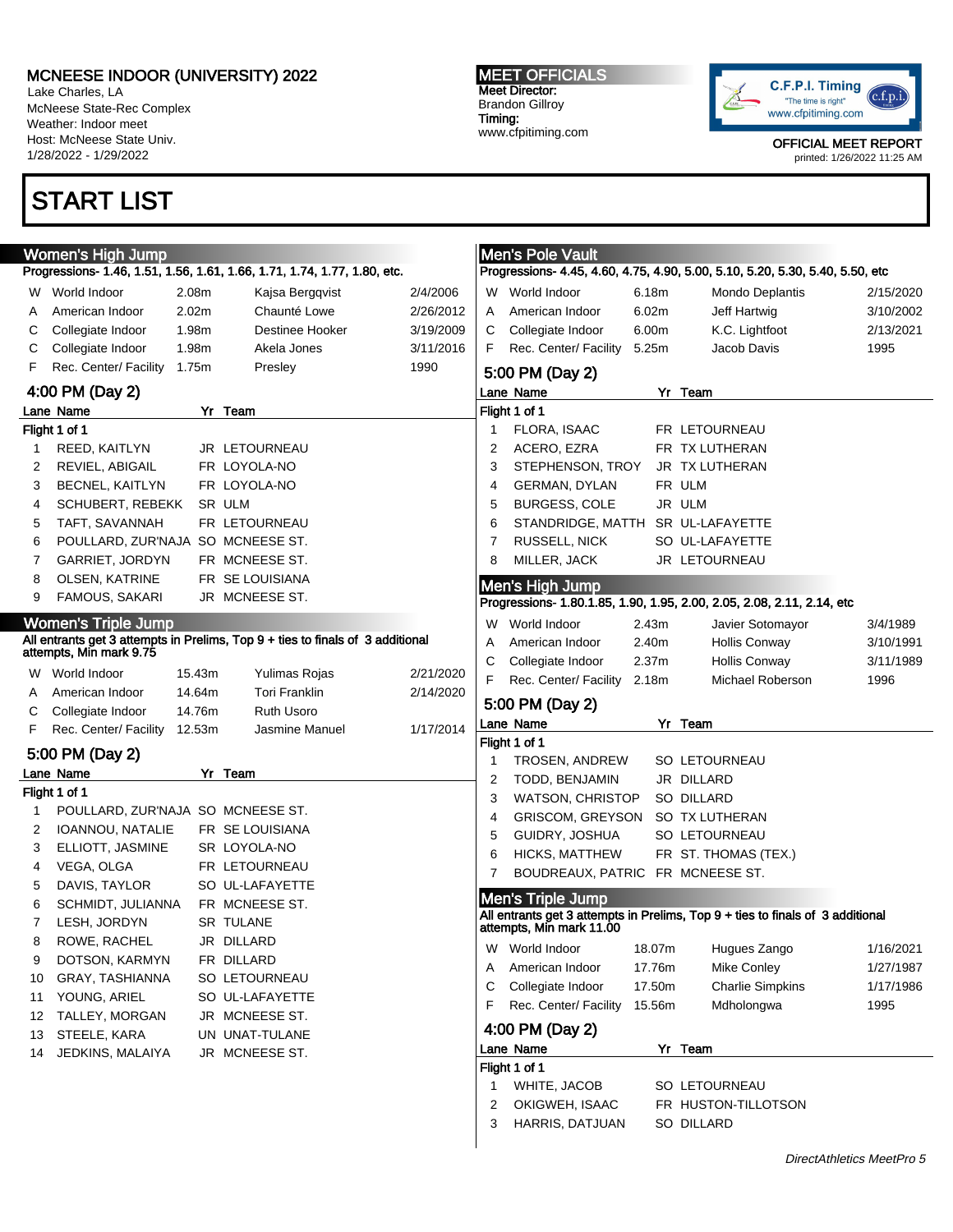Lake Charles, LA McNeese State-Rec Complex Weather: Indoor meet Host: McNeese State Univ. 1/28/2022 - 1/29/2022

## START LIST

Section 1 of 2

Section 2 of 2

#### MEET OFFICIALS Meet Director: Brandon Gillroy Timing:

www.cfpitiming.com



OFFICIAL MEET REPORT

printed: 1/26/2022 11:25 AM

|                   | Men's Triple Jump (cont'd)         |         |                      |           |        | Men's 1 Mile Run (cont'd)          |         |                       |                           |
|-------------------|------------------------------------|---------|----------------------|-----------|--------|------------------------------------|---------|-----------------------|---------------------------|
|                   | 4:00 PM (Day 2)                    |         |                      |           |        | W World Indoor                     | 3:48.45 | Hicham El Guerrouj    | 2/12/1997                 |
|                   | ane Name                           |         | Yr Team              |           | w      | World Indoor                       | 3:48.45 | Yomif Kejelcha        | 3/3/2019                  |
| 4                 | <b>WATSON, CHRISTOP</b>            |         | SO DILLARD           |           | Α      | American Indoor                    | 3:49.89 | <b>Bernard Lagat</b>  | 2/11/2005                 |
| 5                 | LEWIS, MAULEY                      |         | JR LETOURNEAU        |           | С      | Collegiate Indoor                  | 3:50.39 | Cooper Teare          | 2/12/2021                 |
| 6                 | MURPHY, JOSIAH                     |         | FR LETOURNEAU        |           | F      | Rec. Center/ Facility              | 4:06.19 | Alex Bruce-Littlewood | 2011                      |
| 7                 | <b>GANT, DEDRICK</b>               |         | FR SE LOUISIANA      |           |        | 3:10 PM (Day 2)                    |         |                       |                           |
| 8                 | WILLIAMS, JULIAN                   |         | SR DILLARD           |           |        | Lane Name                          |         | Yr Team               |                           |
| 9                 | CLEVELAND, KENDAL SO SE LOUISIANA  |         |                      |           |        | Section 1 of 2                     |         |                       |                           |
|                   | 10 SOLOMON, NICHOLA                |         | FR LOYOLA-NO         |           | 1      | STEWART, CHAPIN                    |         | FR UL-LAFAYETTE       |                           |
|                   | Women's 1 Mile Run                 |         |                      |           | 2      | WORLEY, DUSTIN                     |         | SR NICHOLLS ST.       |                           |
|                   | W World Indoor                     | 4:13.31 | Genzebe Dibaba       | 2/17/2016 | 3      | MEDINA, ALEX                       |         | SO LOYOLA-NO          |                           |
| A                 | American Indoor                    | 4:16.85 | <b>Elle Purrier</b>  | 2/2/2020  | 4      | WAGER, DUSTIN                      |         | SO NICHOLLS ST.       |                           |
| С                 | Collegiate Indoor                  | 4:25.91 | Jenny Barringer      | 2/28/2009 | 5      | FOREMAN, PAYTON                    |         | FR MCNEESE ST.        |                           |
| F.                | Rec. Center/ Facility              | 4:58.44 | Eykelbosch, Alex     | 1/25/2019 | 6      | MCGUIRE, HUDSON                    |         | FR LETOURNEAU         |                           |
|                   |                                    |         |                      |           | 7      | KIPROTICH, NOAH                    |         | FR SE LOUISIANA       |                           |
|                   | 3:00 PM (Day 2)                    |         |                      |           | 8      | <b>GREEN, KOBY</b>                 |         | JR TX LUTHERAN        |                           |
|                   | ane Name.                          |         | Yr Team              |           | 9      | BLANCHARD, THARO                   |         | SO NICHOLLS ST.       |                           |
|                   | Section 1 of 2<br>GOENS, LAUREN    |         | FR LOYOLA-NO         |           | 10     | LOMELI LLUIS, PABLO FR LETOURNEAU  |         |                       |                           |
| $\mathbf{1}$<br>2 | BYRD, AMBER                        |         | SO LOYOLA-NO         |           | 11     | MATAN, IMAN                        |         | JR HUSTON-TILLOTSON   |                           |
|                   |                                    |         | SO NICHOLLS ST.      |           | 12     | WOLF, LUCAS                        |         | FR ST. THOMAS (TEX.)  |                           |
| 3<br>4            | ROBICHAUX, MYAH<br>LUCERO, KRISTIN |         | FR TX LUTHERAN       |           |        | Section 2 of 2                     |         |                       |                           |
|                   | MARTINEZ, ASHLEY                   |         | FR ST. THOMAS (TEX.) |           | 1      | KEMPER, JULIUS                     |         | FR SE LOUISIANA       |                           |
| 5<br>6            | FORET, MALLORY                     |         | FR LOYOLA-NO         |           | 2      | DEPRIL-DUPRE, BAPT SO UL-LAFAYETTE |         |                       |                           |
| 7                 | BENNER, SIERRA                     |         | JR LETOURNEAU        |           | 3      | CHIASSON, PEYTON                   |         | FR UL-LAFAYETTE       |                           |
| 8                 | ESTEB, ISABEL                      |         | FR LOYOLA-NO         |           | 4      | MARCINKUS, JACOB                   |         | FR UL-LAFAYETTE       |                           |
| 9                 | YELTON, JAYMEE                     |         | FR HUSTON-TILLOTSON  |           | 5      | HANSON, CHRISTIAN                  |         | JR LOYOLA-NO          |                           |
| 10                | LEDUC, GRACE                       |         | FR ST. THOMAS (TEX.) |           | 6      | BOUDREAUX, LOUDE FR UL-LAFAYETTE   |         |                       |                           |
| 11                | MENDEKE, BETHANY                   |         | JR LETOURNEAU        |           | 7      | <b>SCALISI, BRADEN</b>             |         | SO UL-LAFAYETTE       |                           |
|                   | 12 BOYD, EMMA                      |         | FR LETOURNEAU        |           | 8      | KAPLAN, SETH                       |         | SO LETOURNEAU         |                           |
|                   | Section 2 of 2                     |         |                      |           | 9      | SHELBY, REECE                      |         | FR UL-LAFAYETTE       |                           |
| $\mathbf{1}$      | HEBERT, MEREDITH                   |         | SO UL-LAFAYETTE      |           | 10     | BOYD, JAXON                        |         | FR ST. THOMAS (TEX.)  |                           |
| 2                 | LEGENDRE, INES                     |         | FR SE LOUISIANA      |           | 11     | CARTER, NICHOLAS                   |         | FR LETOURNEAU         |                           |
| 3                 | GILROY, CIARA                      |         | JR MCNEESE ST.       |           | 12     | UNGER, JUSTIN                      |         | SO UL-LAFAYETTE       |                           |
| 4                 | ACOSTA, MADISYN                    |         | SO LOYOLA-NO         |           |        | <b>Women's 400 Meters</b>          |         |                       |                           |
| 5                 | MARTINEZ, JASMINE                  |         | SO LOYOLA-NO         |           |        | W World Indoor                     | 49.59   | Jamila Kratochvilova  | 3/7/1982                  |
| 6                 | DAIGLE, SOPHIE                     |         | SR UL-LAFAYETTE      |           |        | American Indoor                    | 50.34   | Kendall Ellis         | 3/10/2018                 |
| 7                 | DIAZ, DANNA                        |         | FR MCNEESE ST.       |           | С      | Collegiate Indoor                  | 50.34   | Kendall Ellis         | 3/10/2018                 |
| 8                 | OLIVAREZ, JOCELYN                  |         | FR ST. THOMAS (TEX.) |           | F      | Rec. Center/ Facility              | 56.25   | <b>Terrian Guaff</b>  | 2014                      |
| 9                 | CARIDAD, MARTINA                   |         | FR ST. THOMAS (TEX.) |           |        |                                    |         |                       |                           |
| 10                | SANCHEZ, SOPHIA                    |         | FR ST. THOMAS (TEX.) |           |        | 3:20 PM (Day 2)                    |         |                       |                           |
|                   | 11 ANDRES, BONNIE                  |         | JR MCNEESE ST.       |           |        | Lane Name<br>Section 1 of 4        |         | Yr Team               |                           |
|                   |                                    |         |                      |           |        | MAYES, RA'SHAYE                    |         | FR HUSTON-TILLOTSON   |                           |
|                   | Men's 1 Mile Run                   |         |                      |           |        |                                    |         | FR HUSTON-TILLOTSON   |                           |
|                   |                                    |         |                      |           | 2<br>3 | CLARK, TAYLNN<br>CARBO, BRIA       |         | JR DILLARD            |                           |
|                   |                                    |         |                      |           |        | VEGA, OLGA                         |         | FR LETOURNEAU         |                           |
|                   |                                    |         |                      |           | 4<br>5 |                                    |         |                       |                           |
|                   |                                    |         |                      |           |        | JACKSON, RACHEL                    |         | SO DILLARD            |                           |
|                   |                                    |         |                      |           |        |                                    |         |                       | DirectAthletics MeetPro 6 |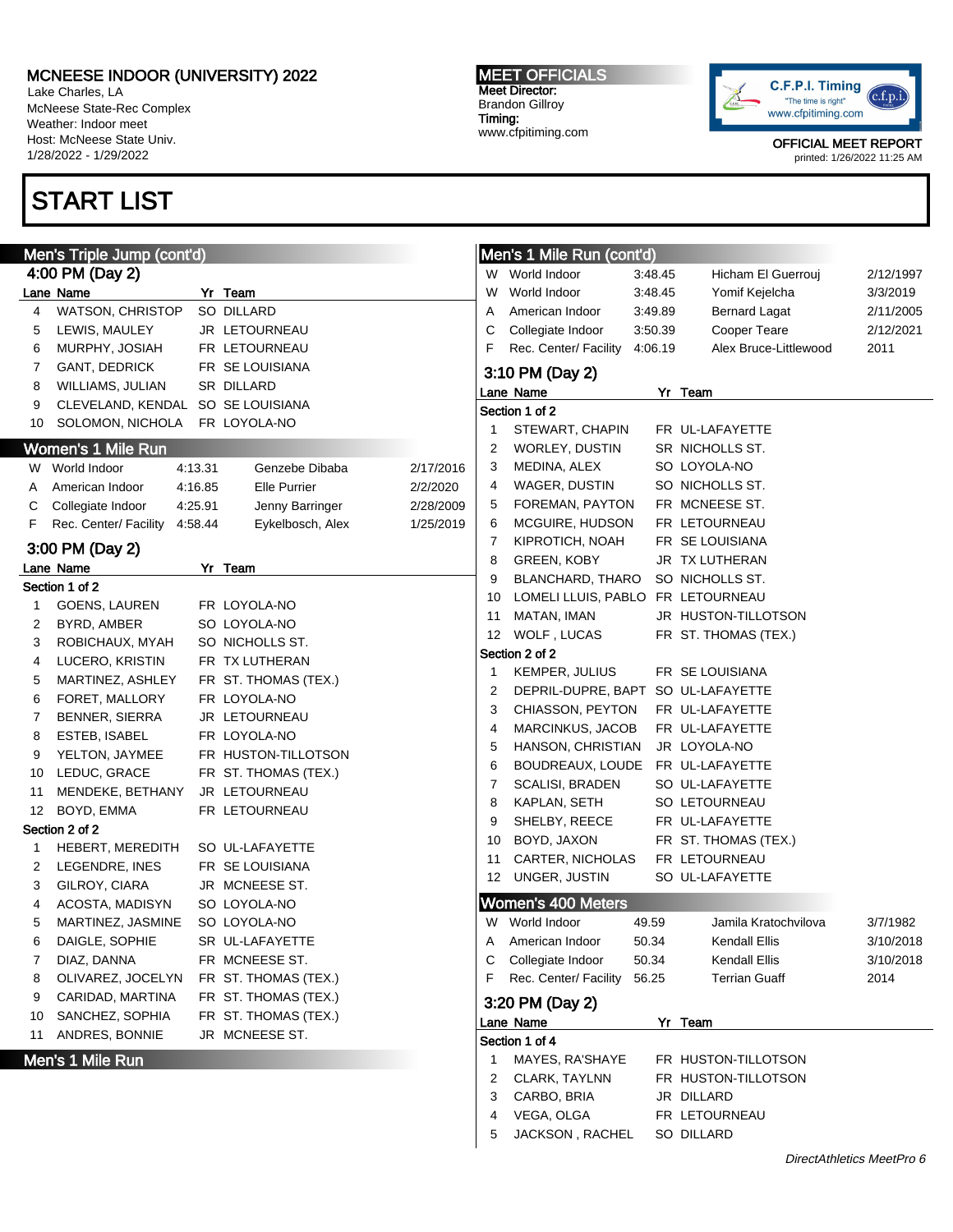Lake Charles, LA McNeese State-Rec Complex Weather: Indoor meet Host: McNeese State Univ. 1/28/2022 - 1/29/2022

# START LIST

#### MEET OFFICIALS Meet Director: Brandon Gillroy Timing: www.cfpitiming.com



|   | Women's 400 Meters (cont'd)             |                      |           |        | Men's 400 Meters (cont'd)     |         |                                |           |
|---|-----------------------------------------|----------------------|-----------|--------|-------------------------------|---------|--------------------------------|-----------|
|   | 3:20 PM (Day 2)                         |                      |           |        | 3:45 PM (Day 2)               |         |                                |           |
|   | Lane Name                               | Yr Team              |           |        | Lane Name                     |         | Yr Team                        |           |
|   | Section 2 of 4                          |                      |           | 2      | PENNINGTON III, JAM           |         | SO DILLARD                     |           |
| 2 | SMITH, RYAN                             | SR DILLARD           |           | 3      | MORRIS JR., JAMAAL            |         | JR DILLARD                     |           |
| 3 | <b>BLANTON, NYJAE</b>                   | SO DILLARD           |           | 4      | <b>BRANCH, CODY</b>           |         | SR DILLARD                     |           |
| 4 | MATTHEWS, TA'NIJAL                      | JR DILLARD           |           | 5      | TODD, BENJAMIN                |         | JR DILLARD                     |           |
| 5 | WILLIAMS, CLYDAJIA                      | FR ST. THOMAS (TEX.) |           |        | <b>Women's 800 Meters</b>     |         |                                |           |
|   | Section 3 of 4                          |                      |           |        | W World Indoor                | 1:55.82 |                                | 3/3/2002  |
| 2 | THYMES, JAKENZIE                        | FR DILLARD           |           |        | American Indoor               | 1:58.29 | Jolanda Ceplak<br>Ajee' Wilson |           |
| 3 | DELGADO, SOPHIA                         | FR ST. THOMAS (TEX.) |           | Α      | Collegiate Indoor             | 1:58.40 |                                | 2/8/2020  |
| 4 | NEWMAN, AMAI                            | FR UNATTACHED        |           | С<br>F |                               |         | Athing Mu                      | 2/27/2021 |
| 5 | DOTSON, KARMYN                          | FR DILLARD           |           |        | Rec. Center/ Facility 2:11.80 |         | <b>Beverly Harrington</b>      | 1996      |
|   | Section 4 of 4                          |                      |           |        | 4:10 PM (Day 2)               |         |                                |           |
| 2 | MAYE, NIA                               | SO NICHOLLS ST.      |           |        | Lane Name                     |         | Yr Team                        |           |
| 3 | ANDREWS, ANGINIQU JR DILLARD            |                      |           |        | Section 1 of 2                |         |                                |           |
| 4 | ALCORN, HAILEY                          | SR NICHOLLS ST.      |           | 1      | TOURNOUX, BERNAD              |         | SO SE LOUISIANA                |           |
| 5 | OBOH, OMO                               | SR NICHOLLS ST.      |           | 2      | HANSEN, ELAINA                |         | SO NICHOLLS ST.                |           |
|   |                                         |                      |           | 3      | REIFERS, LARA                 |         | SR NICHOLLS ST.                |           |
|   | Men's 400 Meters                        |                      |           | 4      | OLIVAREZ, JOCELYN             |         | FR ST. THOMAS (TEX.)           |           |
|   | W World Indoor<br>44.52                 | Michael Norman       | 3/10/2018 | 5      | MAYES, RA'SHAYE               |         | FR HUSTON-TILLOTSON            |           |
| A | American Indoor<br>44.52                | Michael Norman       | 3/10/2018 | 6      | SANCHEZ, SOPHIA               |         | FR ST. THOMAS (TEX.)           |           |
| С | Collegiate Indoor<br>44.52              | Michael Norman       | 3/10/2018 | 7      | HERNANDEZ, SAMAN              |         | FR ST. THOMAS (TEX.)           |           |
| F | Rec. Center/ Facility<br>48.3h          | Tom Williams         | 1990      | 8      | CARIDAD, MARTINA              |         | FR ST. THOMAS (TEX.)           |           |
|   | 3:45 PM (Day 2)                         |                      |           | 9      | JEMAIYO, GLADYS               |         | JR MCNEESE ST.                 |           |
|   | Lane Name                               | Yr Team              |           |        | Section 2 of 2                |         |                                |           |
|   | Section 1 of 5                          |                      |           | 1      | SALSBURY, HALEY               |         | SO UL-LAFAYETTE                |           |
|   | SHEAD, JOHN                             | FR HUSTON-TILLOTSON  |           | 2      | YILMAZ, CEREN                 |         | JR NICHOLLS ST.                |           |
| 1 |                                         |                      |           | 3      | GILROY, CIARA                 |         | JR MCNEESE ST.                 |           |
| 2 | GARDNER, DAVONTA FR HUSTON-TILLOTSON    |                      |           |        |                               |         | FR MCNEESE ST.                 |           |
| 3 | ARMSTRONG, JOSEP FR HUSTON-TILLOTSON    |                      |           | 4      | DIAZ, DANNA                   |         |                                |           |
| 4 | TROSEN, ANDREW                          | SO LETOURNEAU        |           | 5      | BRAVO-GARCIA, MAR             |         | FR UL-LAFAYETTE                |           |
| 5 | HILL, MICHAEL                           | FR LETOURNEAU        |           | 6      | HEBERT, MEREDITH              |         | SO UL-LAFAYETTE                |           |
|   | Section 2 of 5                          |                      |           | 7      | TOURNOUX, BRIGID              |         | SO SE LOUISIANA                |           |
| 2 | JOHNSON, CAMERON SO LOYOLA-NO           |                      |           | 8      | RIJPSTRA, ELSA                |         | JR NICHOLLS ST.                |           |
| 3 | LANDRY, ANTHONY                         | FR NICHOLLS ST.      |           | 9      | BARREIRO-LOPEZ, IR            |         | FR MCNEESE ST.                 |           |
| 4 | <b>WILSON, JACKIE</b>                   | JR HUSTON-TILLOTSON  |           |        |                               |         |                                |           |
| 5 | HEICHELHEIM, DALTO JR LETOURNEAU        |                      |           |        | Men's 800 Meters              |         |                                |           |
|   |                                         |                      |           |        | W World Indoor                | 1:42.67 | Wilson Kipketer                | 3/9/1997  |
| 2 | Section 3 of 5<br><b>HICKS, MATTHEW</b> |                      |           | A      | American Indoor               | 1:44.21 | Donavan Brazier                | 2/8/2021  |
| 3 |                                         | FR ST. THOMAS (TEX.) |           | С      | Collegiate Indoor             | 1:44.84 | Paul Ereng                     | 3/4/1989  |
|   | SOLOMON, NICHOLA                        | FR LOYOLA-NO         |           | F      | Rec. Center/ Facility         | 1:50.89 | Harding, Matthew               | 1/31/2020 |
| 4 | WILKINSON-HICKSON                       | SO DILLARD           |           |        | 4:22 PM (Day 2)               |         |                                |           |
| 5 | MCCLENDON, KALEB                        | JR DILLARD           |           |        | Lane Name                     |         | Yr Team                        |           |
|   | Section 4 of 5                          |                      |           |        | Section 1 of 2                |         |                                |           |
| 2 | WALLER, EDUARDO                         | FR ST. THOMAS (TEX.) |           | 1      | WILLIAMS, DEVONTE             |         | JR DILLARD                     |           |
| 3 | CROWDER, MAX                            | SR UNATTACHED        |           | 2      | KANIPE, MILES                 |         | SR NICHOLLS ST.                |           |
| 4 | MCINTYRE, BRYCE                         | FR ST. THOMAS (TEX.) |           | 3      | URBINA, JAMES                 |         | FR ST. THOMAS (TEX.)           |           |
| 5 | HALL, JARED<br>Section 5 of 5           | SO LETOURNEAU        |           | 4      | CARPIO, JHANCARLO             |         | FR ST. THOMAS (TEX.)           |           |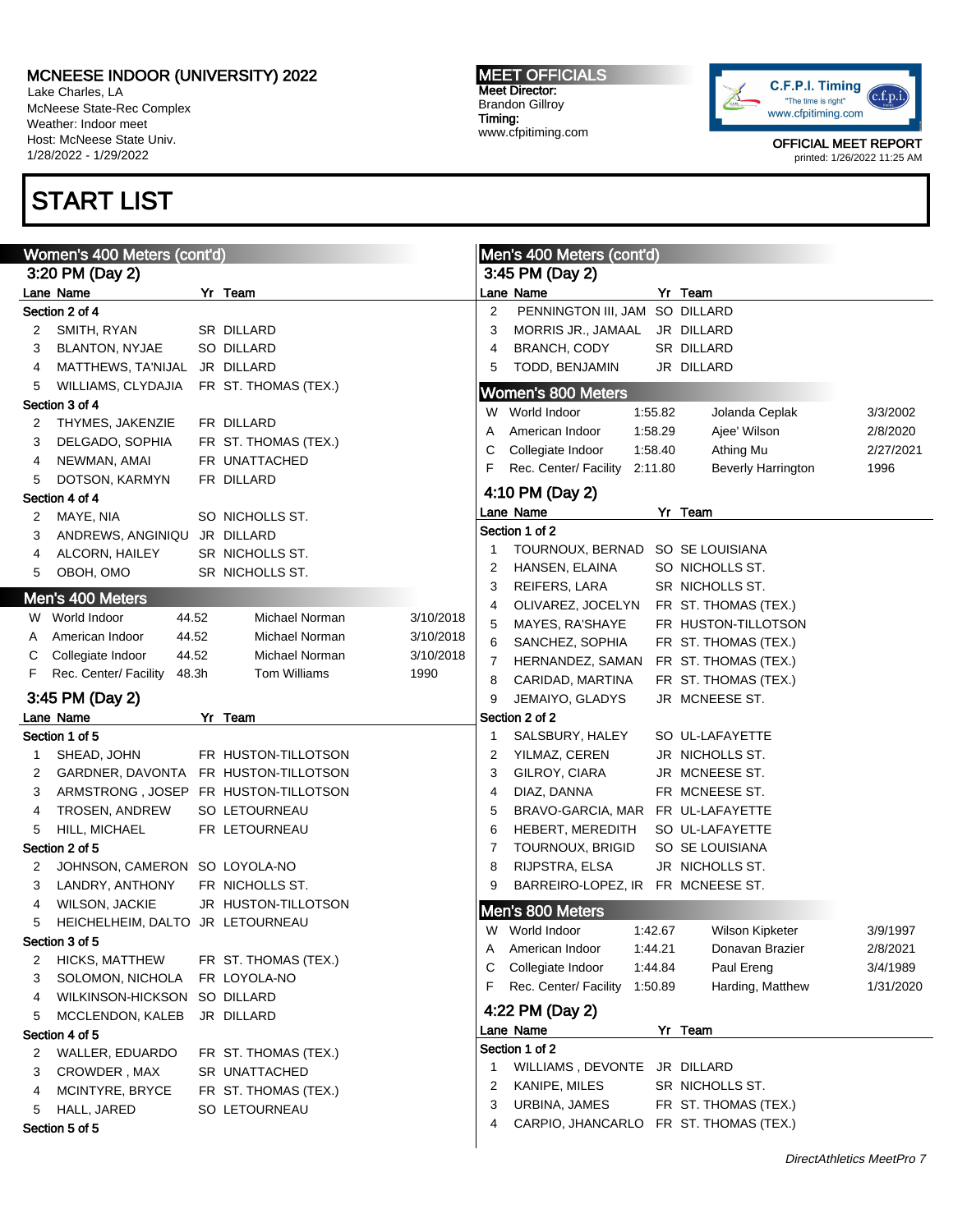Lake Charles, LA McNeese State-Rec Complex Weather: Indoor meet Host: McNeese State Univ. 1/28/2022 - 1/29/2022

# START LIST

MEET OFFICIALS Meet Director: Brandon Gillroy Timing: www.cfpitiming.com



| Men's 800 Meters (cont'd) |                                             |  |                                                            |      | Women's 55 Meters (cont'd) |                                   |  |                                                            |  |
|---------------------------|---------------------------------------------|--|------------------------------------------------------------|------|----------------------------|-----------------------------------|--|------------------------------------------------------------|--|
|                           | 4:22 PM (Day 2)                             |  |                                                            |      |                            |                                   |  | Prelims 4:40 PM (Day 2): (Top 1 per Heat + next 2 advance) |  |
|                           | Lane Name                                   |  | Yr Team                                                    |      |                            | Lane Name                         |  | Yr Team                                                    |  |
| 5                         | WHISENHUNT, PREST SO NICHOLLS ST.           |  |                                                            |      |                            | Heat 1 of 6                       |  |                                                            |  |
| 6                         | REESE, RASHID                               |  | SR UL-LAFAYETTE                                            |      | 1                          | ROBERTS, DEONA                    |  | FR HUSTON-TILLOTSON                                        |  |
| 7                         | SKINNER, MICHAEL                            |  | SO ST. THOMAS (TEX.)                                       |      | 2                          | ADAMS, ASHLEY                     |  | SO TX LUTHERAN                                             |  |
| 8                         | BRENT, SOLOMON                              |  | JR UL-LAFAYETTE                                            |      | 3                          | DANIELS, KENNEDY                  |  | FR LOYOLA-NO                                               |  |
| 9                         | LOMELI LLUIS, PABLO FR LETOURNEAU           |  |                                                            |      | 4                          | TUNSTALL, TAYLAR                  |  | FR DILLARD                                                 |  |
| 10                        | HINOJOSA, CARLOS                            |  | FR ST. THOMAS (TEX.)                                       |      | 5                          | GRAY, TASHIANNA                   |  | SO LETOURNEAU                                              |  |
|                           | Section 2 of 2                              |  |                                                            |      |                            | Heat 2 of 6                       |  |                                                            |  |
| 1                         | SQUASSINA, FILIPPO                          |  | FR MCNEESE ST.                                             |      | -1                         | TAYLOR, HANNAH                    |  | FR LETOURNEAU                                              |  |
| 2                         | MEEK, JACOB                                 |  | SO UL-LAFAYETTE                                            |      | 2                          | EDWARDS, KAELA                    |  | FR ST. THOMAS (TEX.)                                       |  |
| 3                         | KYLES, CAEDMON                              |  | SO UL-LAFAYETTE                                            |      | 3                          | BRUMFIELD, SHANIA                 |  | FR SE LOUISIANA                                            |  |
| 4                         | PATTERSON, JOSEPH SO UL-LAFAYETTE           |  |                                                            |      | 4                          | DEMBY, TRISTON                    |  | FR HUSTON-TILLOTSON                                        |  |
| 5                         | GAMBRELL, SPENCE                            |  | JR LETOURNEAU                                              |      | 5                          | LOPEZ, LEILANI                    |  | FR TX LUTHERAN                                             |  |
| 6                         | KIPROTICH, NOAH                             |  | FR SE LOUISIANA                                            |      |                            | Heat 3 of 6                       |  |                                                            |  |
| 7                         | CANADY, RANDY                               |  | JR NICHOLLS ST.                                            |      | 1                          | HARRINGTON, CHELS JR SE LOUISIANA |  |                                                            |  |
| 8                         | DEPRIL-DUPRE, BAPT SO UL-LAFAYETTE          |  |                                                            |      | 2                          | WASHINGTON, DREU SO MCNEESE ST.   |  |                                                            |  |
| 9                         | <b>HARRIS, JIMMY</b>                        |  | FR UL-LAFAYETTE                                            |      | 3                          | VIJIL, ISABEL                     |  | SO TX LUTHERAN                                             |  |
|                           |                                             |  |                                                            |      |                            |                                   |  |                                                            |  |
|                           | <b>Women's 55m Hurdles</b>                  |  |                                                            |      | 4                          | OWENS, ARIANA                     |  | FR TX LUTHERAN                                             |  |
|                           | 2 section final, 4 athletes in each section |  |                                                            |      | 5                          | SMITH, RYAN                       |  | SR DILLARD                                                 |  |
|                           | F Rec. Center/ Facility 7.77                |  | Latey Davenport                                            | 1993 |                            | Heat 4 of 6                       |  |                                                            |  |
|                           |                                             |  | Prelims 4:30 PM (Day 2): (Top 1 per Heat + next 5 advance) |      | 1                          | ADAMS, TIERRAH                    |  | SO TX LUTHERAN                                             |  |
|                           | Lane Name                                   |  | Yr Team                                                    |      | 2                          | ELLIOTT, JASMINE                  |  | SR LOYOLA-NO                                               |  |
|                           | Heat 1 of 3                                 |  |                                                            |      | 3                          | NORRELL, TAYLOR                   |  | FR TX LUTHERAN                                             |  |
|                           | TAFT, SAVANNAH                              |  | FR LETOURNEAU                                              |      | 4                          | GOMEZ, SIRENA                     |  | FR TX LUTHERAN                                             |  |
| 1                         | SALAZAR, ALYSSA                             |  | JR LOYOLA-NO                                               |      | 5                          | WRIGHT, MIKAYLA                   |  | FR MCNEESE ST.                                             |  |
| 2                         |                                             |  |                                                            |      |                            | Heat 5 of 6                       |  |                                                            |  |
| 3                         | JACKSON, RACHEL                             |  | SO DILLARD                                                 |      | 1                          | HARRISON, KAYLA                   |  | FR MCNEESE ST.                                             |  |
| 4                         | MARSH, ELLIE                                |  | FR LETOURNEAU                                              |      | 2                          | MURDOCK, TRINITY                  |  | SO TX LUTHERAN                                             |  |
| 5                         | NORRELL, TAYLOR                             |  | FR TX LUTHERAN                                             |      | 3                          | MILLER, CAMERON                   |  | FR TX LUTHERAN                                             |  |
|                           | Heat 2 of 3                                 |  |                                                            |      | 4                          | HEATH, MAKAYLA                    |  | FR MCNEESE ST.                                             |  |
| 1                         | CAVAZOS, CIARA                              |  | FR TX LUTHERAN                                             |      | 5                          | RIVERA, KALISTA                   |  | FR LETOURNEAU                                              |  |
| 2                         | REED, KAITLYN                               |  | JR LETOURNEAU                                              |      | 6                          | SCHMIDT, JULIANNA                 |  | FR MCNEESE ST.                                             |  |
| 3                         | MARTIN, ALANNI                              |  | SO DILLARD                                                 |      |                            | Heat 6 of 6                       |  |                                                            |  |
| 4                         | WOODARD, CEMARIA SR DILLARD                 |  |                                                            |      | $\mathbf{1}$               | MATTHEWS, TA'NIJAL JR DILLARD     |  |                                                            |  |
| 5                         | WEST, REAGAN                                |  | FR MCNEESE ST.                                             |      | 2                          | WILLIAMS, JA'KEIA                 |  | SO TX LUTHERAN                                             |  |
|                           | Heat 3 of 3                                 |  |                                                            |      | 3                          | DAWSON, LILY                      |  | SO TX LUTHERAN                                             |  |
| 2                         | <b>WALTON, LEILA</b>                        |  | SO DILLARD                                                 |      | 4                          | BURNETT, COURTNE                  |  | SO TX LUTHERAN                                             |  |
| 3                         | OLENICZAK, ABIGAIL                          |  | FR LETOURNEAU                                              |      | 5                          | THYMES, JAKENZIE                  |  | FR DILLARD                                                 |  |
| 4                         | FERGUSON, AMARI                             |  | JR DILLARD                                                 |      |                            |                                   |  |                                                            |  |
| 5                         | TURNER, KAYLYN                              |  | JR DILLARD                                                 |      |                            | <b>Women's 600 Meters</b>         |  |                                                            |  |
|                           | <b>Women's 55 Meters</b>                    |  |                                                            |      |                            | 4:35 PM (Day 2)                   |  |                                                            |  |
|                           | 2 section final, 4 athletes in each section |  |                                                            |      |                            | Lane Name                         |  | Yr Team                                                    |  |
|                           |                                             |  |                                                            |      |                            | Section 1 of 6                    |  |                                                            |  |
| F                         | Rec. Center/ Facility 6.8h                  |  | Theresa Neighbors                                          | 1990 |                            | PARKER, SERENITY                  |  | FR HUSTON-TILLOTSON                                        |  |
| F.                        | Rec. Center/ Facility 6.8h                  |  | Sheryl Wilson                                              | 1991 | 2                          | NELSON, ALYSSA                    |  | FR HUSTON-TILLOTSON                                        |  |
|                           |                                             |  |                                                            |      | 3                          | HARDARDOTTIR, EST FR NICHOLLS ST. |  |                                                            |  |
|                           |                                             |  |                                                            |      |                            |                                   |  |                                                            |  |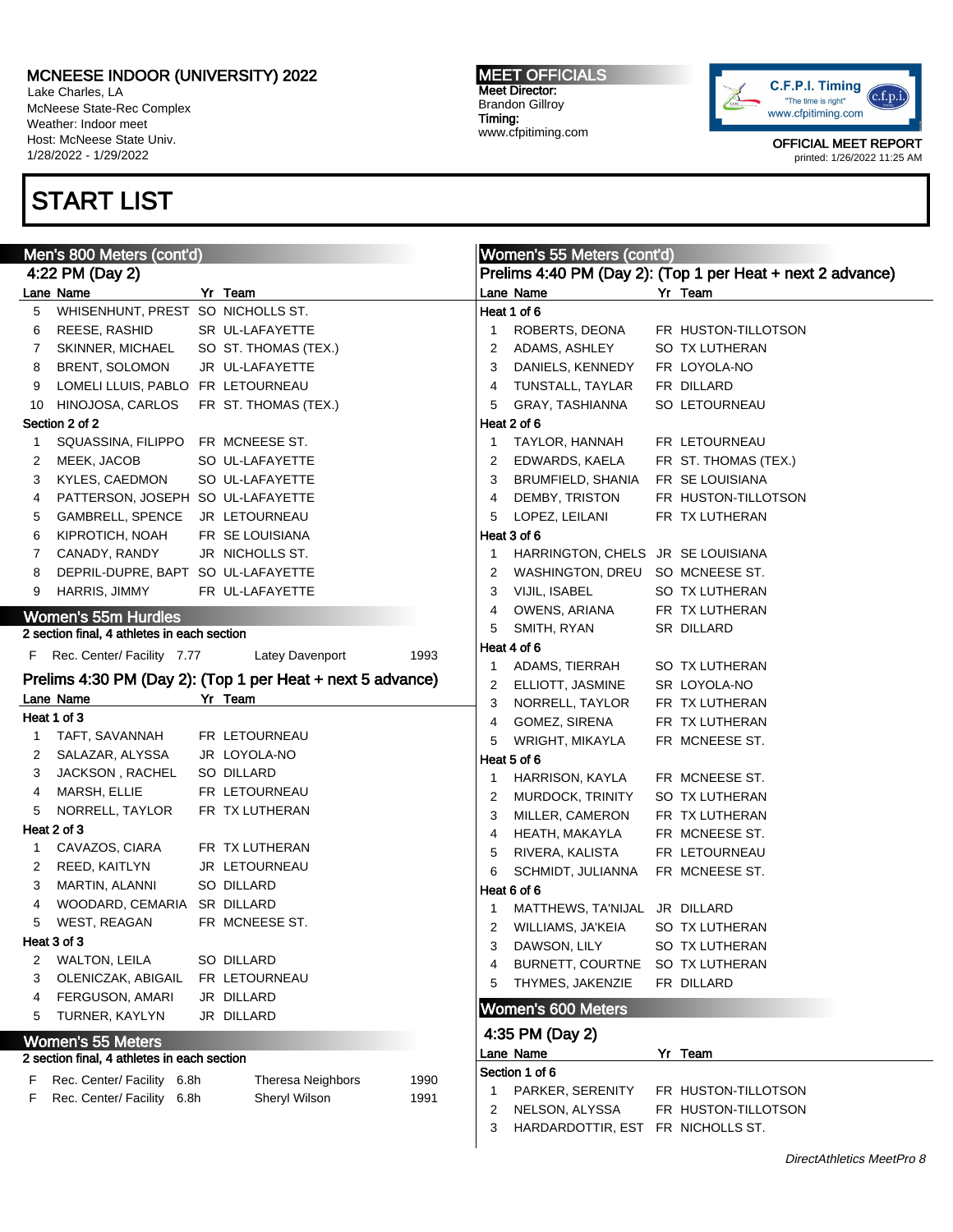Lake Charles, LA McNeese State-Rec Complex Weather: Indoor meet Host: McNeese State Univ. 1/28/2022 - 1/29/2022

## START LIST

#### MEET OFFICIALS Meet Director: Brandon Gillroy Timing: www.cfpitiming.com



|              | Women's 600 Meters (cont'd)        |                     |    | Men's 600 Meters (cont'd)                   |                                                            |      |
|--------------|------------------------------------|---------------------|----|---------------------------------------------|------------------------------------------------------------|------|
|              | 4:35 PM (Day 2)                    |                     |    | 4:45 PM (Day 2)                             |                                                            |      |
|              | Lane Name                          | Yr Team             |    | Lane Name                                   | Yr Team                                                    |      |
| 4            | CZECH, TABEA                       | SO NICHOLLS ST.     | 5  | GROOMS, DEANDRE                             | SO NICHOLLS ST.                                            |      |
| 5            | <b>GREEN, CHRISTINA</b>            | FR HUSTON-TILLOTSON |    | Section 3 of 6                              |                                                            |      |
|              | Section 2 of 6                     |                     | 2  | DENNIS, KEYLAN                              | JR HUSTON-TILLOTSON                                        |      |
| $\mathbf{1}$ | GOENS, LAUREN                      | FR LOYOLA-NO        | 3  | MILES, ONDRAY                               | FR MCNEESE ST.                                             |      |
| 2            | ESTEB, ISABEL                      | FR LOYOLA-NO        | 4  | MARTINEZ, DANIEL                            | FR DILLARD                                                 |      |
| 3            | FORET, MALLORY                     | FR LOYOLA-NO        | 5  | WATERS, SAMUEL                              | FR LETOURNEAU                                              |      |
| 4            | BRITTON, LINDSEY                   | FR LETOURNEAU       |    | Section 4 of 6                              |                                                            |      |
| 5            | BYRD, AMBER                        | SO LOYOLA-NO        | 2  | GRAY, RUSSELL                               | SO LETOURNEAU                                              |      |
|              | Section 3 of 6                     |                     | 3  | FLORA, ISAAC                                | FR LETOURNEAU                                              |      |
| $\mathbf{1}$ | ACOSTA, MADISYN                    | SO LOYOLA-NO        | 4  | BRISCO, WILL                                | FR ST. THOMAS (TEX.)                                       |      |
| 2            | SEAL, SUMMER                       | JR NICHOLLS ST.     | 5  | DURANT, MALIK                               | SO DILLARD                                                 |      |
| 3            | MARTINEZ, JASMINE                  | SO LOYOLA-NO        |    | Section 5 of 6                              |                                                            |      |
| 4            | SULLIVAN, GRACE                    | FR MCNEESE ST.      | 2  | MEDINA, ALEX                                | SO LOYOLA-NO                                               |      |
| 5            | OLENICZAK, ABIGAIL FR LETOURNEAU   |                     | 3  | KRAUS, PAVEL                                | SO MCNEESE ST.                                             |      |
|              | Section 4 of 6                     |                     | 4  | MORTON JR., DAMON FR SE LOUISIANA           |                                                            |      |
| $\mathbf{1}$ | MARSH, ELLIE                       | FR LETOURNEAU       | 5  | HANSON, CHRISTIAN                           | JR LOYOLA-NO                                               |      |
| 2            | TURNER, KAYLYN                     | JR DILLARD          |    | Section 6 of 6                              |                                                            |      |
| 3            | <b>IBARRA, PRISCILLA</b>           | SR MCNEESE ST.      | 2  | NOEL, JOSHUN                                | JR DILLARD                                                 |      |
| 4            | GARCIA VERGES, JUL SR NICHOLLS ST. |                     | 3  | OMALLA, EUGENE                              | JR SE LOUISIANA                                            |      |
| 5            | NOIL, AMYA                         | JR HUSTON-TILLOTSON | 4  | JACKSON, AGERIAN                            | JR SE LOUISIANA                                            |      |
|              | Section 5 of 6                     |                     | 5  | POZO, GERSON                                | FR SE LOUISIANA                                            |      |
| $\mathbf{1}$ | MCGEE, CAMILLE                     | FR SE LOUISIANA     |    |                                             |                                                            |      |
| 2            | COOLEY, KELSEY                     | FR UL-LAFAYETTE     |    | Men's 55 Meters                             |                                                            |      |
| 3            | MATTHEWS, AMIYA                    | JR NICHOLLS ST.     |    | 2 section final, 4 athletes in each section |                                                            |      |
| 4            | SALAZAR, ALYSSA                    | JR LOYOLA-NO        | F  | Rec. Center/ Facility 6.1h                  | <b>Brian Cooper</b>                                        | 1987 |
| 5            | CARTER, JORDAN                     | SO MCNEESE ST.      | F  | Rec. Center/ Facility 6.1h                  | Verril Young                                               | 1991 |
|              | Section 6 of 6                     |                     | F  | Rec. Center/ Facility 6.1h                  | Puel Paul                                                  | 1991 |
| $\mathbf{1}$ | NEVLUD, MEGAN                      | SO NICHOLLS ST.     |    |                                             | Prelims 4:50 PM (Day 2): (Top 1 per Heat + next 2 advance) |      |
| 2            | MILES, PORSHA                      | SO SE LOUISIANA     |    | Lane Name                                   | Yr Team                                                    |      |
| 3            | JACKSON, INDYA                     | JR SE LOUISIANA     |    | Heat 1 of 6                                 |                                                            |      |
| 4            | WARNER, KAYLA                      | FR MCNEESE ST.      | -1 | WILLIAMS, JADEN                             | FR SE LOUISIANA                                            |      |
| 5            | ANTHONY, SHANIA                    | JR MCNEESE ST.      | 2  | WILLLIAMS, LEVANC                           | SR UNATTACHED                                              |      |
|              |                                    |                     | 3  | JEFFERSON, ELIJAH                           | FR TX LUTHERAN                                             |      |
|              | Men's 600 Meters                   |                     | 4  | <b>BANKS, TERRILL</b>                       | SR MCNEESE ST.                                             |      |
|              | 4:45 PM (Day 2)                    |                     | 5  | BOUDREAUX, PATRIC FR MCNEESE ST.            |                                                            |      |
|              | Lane Name                          | Yr Team             | 6  | ZUNIGA, EZVYN                               | FR TX LUTHERAN                                             |      |
|              | Section 1 of 6                     |                     |    | Heat 2 of 6                                 |                                                            |      |
| 2            | <b>TOOKES, RODNEY</b>              | JR MCNEESE ST.      | -1 | FORD, DEONTRE                               | JR DILLARD                                                 |      |
| 3            | SNEED, VIRGIL                      | JR HUSTON-TILLOTSON | 2  | NICHOLLS, RYAN                              | FR NICHOLLS ST.                                            |      |
| 4            | O'NEAL, WESLEY                     | SO NICHOLLS ST.     | 3  | BERNAL, OSCAR                               | FR TX LUTHERAN                                             |      |
| 5            | SELDERS, QUINTON                   | FR HUSTON-TILLOTSON | 4  | PENNINGTON III, JAM                         | SO DILLARD                                                 |      |
|              | Section 2 of 6                     |                     | 5  | <b>BLALOCK, KALEB</b>                       | FR MCNEESE ST.                                             |      |
| 2            | DENNIS, KEANON                     | FR HUSTON-TILLOTSON |    | Heat 3 of 6                                 |                                                            |      |
| 3            | HOWARD, XAVIER                     | SO HUSTON-TILLOTSON | 1  | GARCIA, JASON                               | FR TX LUTHERAN                                             |      |
| 4            | FABACHER, JAKE                     | FR NICHOLLS ST.     | 2  | HEROD, DAMON                                | SO SE LOUISIANA                                            |      |
|              |                                    |                     |    |                                             |                                                            |      |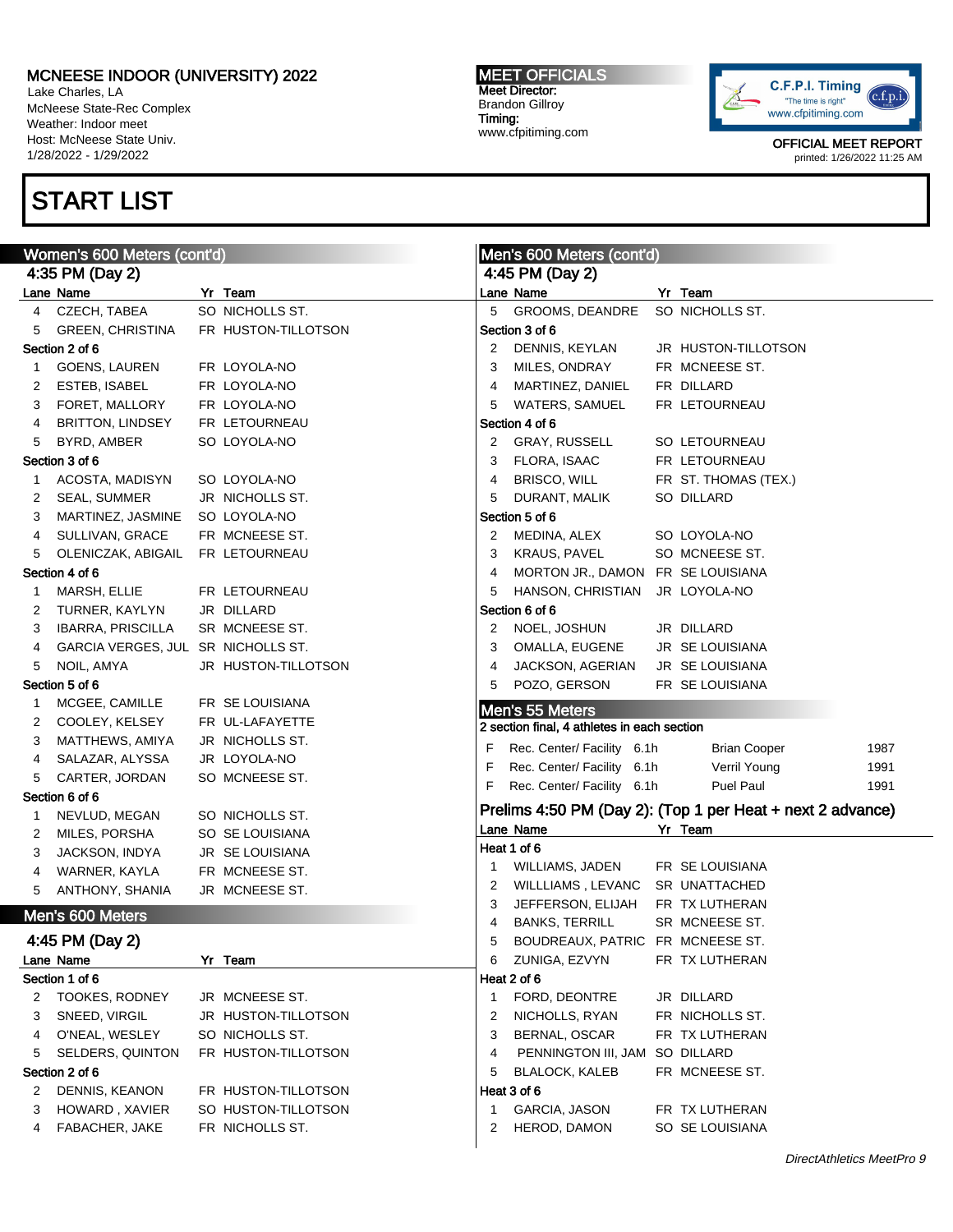Lake Charles, LA McNeese State-Rec Complex Weather: Indoor meet Host: McNeese State Univ. 1/28/2022 - 1/29/2022

## START LIST

#### MEET OFFICIALS Meet Director: Brandon Gillroy Timing: www.cfpitiming.com



| Prelims 4:50 PM (Day 2): (Top 1 per Heat + next 2 advance)<br>4:55 PM (Day 2)<br>Lane Name<br>Yr Team<br>Lane Name<br>Yr Team<br>QUINN, KAMERON<br>FR MCNEESE ST.<br>$\overline{4}$<br>ARMSTRONG, JOSEP FR HUSTON-TILLOTSON<br>3<br>GRAY, SAMUEL<br>FR MCNEESE ST.<br>FORD, DEONTRE<br>JR DILLARD<br>5<br>4<br>MCCLENDON, KALEB<br>JR DILLARD<br>Section 4 of 10<br>5<br>FR TX LUTHERAN<br>JOHNSON, CAMERON SO LOYOLA-NO<br>6<br>SALAIS, J'REN<br>2<br>Heat 4 of 6<br>FR NICHOLLS ST.<br>LANDRY, ANTHONY<br>3<br>LEE, RICHARD<br>FR MCNEESE ST.<br>FR TX LUTHERAN<br>4<br>BERNAL, OSCAR<br>1<br>FR MCNEESE ST.<br>HILL, MICHAEL<br>FR LETOURNEAU<br>ROANE, DAMARION<br>5<br>2<br>SR DILLARD<br>Section 5 of 10<br>3<br><b>BRANCH, CODY</b><br>POWELL-CHIMENE, B SO TX LUTHERAN<br>FR LOYOLA-NO<br>LORD, BRADDOCK<br>4<br>2<br>FR TX LUTHERAN<br>WILSON, WYATT<br>3<br>CAZARES, CARLOS<br>FR ST. THOMAS (TEX.)<br>5<br>Heat 5 of 6<br>FR LOYOLA-NO<br>MCFADDEN, AARON<br>4<br>ASADOURIAN, CONO<br>FR TX LUTHERAN<br>AKPEN, JOSIAH<br>FR ST. THOMAS (TEX.)<br>5<br>1<br>MARTIN, ZAC<br>JR MCNEESE ST.<br>Section 6 of 10<br>2<br>FR TX LUTHERAN<br>DAMIANO, JOSIAH<br>SO TX LUTHERAN<br>3<br>DAVIS, JADYN<br>2<br>DAVIS, JADYN<br>FR TX LUTHERAN<br>MCCAULLEY, WILLIE<br>JR DILLARD<br>3<br>4<br><b>UNATTACHED</b><br><b>UNATTACHED</b><br>5<br>ALLEN, TRAVIS<br>ALLEN, TRAVIS<br>4<br>BRACHETT, KALEB<br>SO TX LUTHERAN<br>5<br>6<br>WILSON, WYATT<br>FR TX LUTHERAN<br>Heat 6 of 6<br>Section 7 of 10<br>POWELL, EZRAEL<br>JR TX LUTHERAN<br>BRACHETT, KALEB<br>SO TX LUTHERAN<br>2<br>1<br>JR UNATTACHED<br>MINGO, MAKALE<br>CEASER, TREVIN<br>3<br>FR ST. THOMAS (TEX.)<br>2<br>SO TX LUTHERAN<br>FR TX LUTHERAN<br>3<br>TURNER, MARKEL<br>JEFFERSON, ELIJAH<br>4<br>FULCHER, CHRISTIAN FR MCNEESE ST.<br>5 |           |
|---------------------------------------------------------------------------------------------------------------------------------------------------------------------------------------------------------------------------------------------------------------------------------------------------------------------------------------------------------------------------------------------------------------------------------------------------------------------------------------------------------------------------------------------------------------------------------------------------------------------------------------------------------------------------------------------------------------------------------------------------------------------------------------------------------------------------------------------------------------------------------------------------------------------------------------------------------------------------------------------------------------------------------------------------------------------------------------------------------------------------------------------------------------------------------------------------------------------------------------------------------------------------------------------------------------------------------------------------------------------------------------------------------------------------------------------------------------------------------------------------------------------------------------------------------------------------------------------------------------------------------------------------------------------------------------------------------------------------------------------------------------------------------------------------------------|-----------|
|                                                                                                                                                                                                                                                                                                                                                                                                                                                                                                                                                                                                                                                                                                                                                                                                                                                                                                                                                                                                                                                                                                                                                                                                                                                                                                                                                                                                                                                                                                                                                                                                                                                                                                                                                                                                               |           |
|                                                                                                                                                                                                                                                                                                                                                                                                                                                                                                                                                                                                                                                                                                                                                                                                                                                                                                                                                                                                                                                                                                                                                                                                                                                                                                                                                                                                                                                                                                                                                                                                                                                                                                                                                                                                               |           |
|                                                                                                                                                                                                                                                                                                                                                                                                                                                                                                                                                                                                                                                                                                                                                                                                                                                                                                                                                                                                                                                                                                                                                                                                                                                                                                                                                                                                                                                                                                                                                                                                                                                                                                                                                                                                               |           |
|                                                                                                                                                                                                                                                                                                                                                                                                                                                                                                                                                                                                                                                                                                                                                                                                                                                                                                                                                                                                                                                                                                                                                                                                                                                                                                                                                                                                                                                                                                                                                                                                                                                                                                                                                                                                               |           |
|                                                                                                                                                                                                                                                                                                                                                                                                                                                                                                                                                                                                                                                                                                                                                                                                                                                                                                                                                                                                                                                                                                                                                                                                                                                                                                                                                                                                                                                                                                                                                                                                                                                                                                                                                                                                               |           |
|                                                                                                                                                                                                                                                                                                                                                                                                                                                                                                                                                                                                                                                                                                                                                                                                                                                                                                                                                                                                                                                                                                                                                                                                                                                                                                                                                                                                                                                                                                                                                                                                                                                                                                                                                                                                               |           |
|                                                                                                                                                                                                                                                                                                                                                                                                                                                                                                                                                                                                                                                                                                                                                                                                                                                                                                                                                                                                                                                                                                                                                                                                                                                                                                                                                                                                                                                                                                                                                                                                                                                                                                                                                                                                               |           |
|                                                                                                                                                                                                                                                                                                                                                                                                                                                                                                                                                                                                                                                                                                                                                                                                                                                                                                                                                                                                                                                                                                                                                                                                                                                                                                                                                                                                                                                                                                                                                                                                                                                                                                                                                                                                               |           |
|                                                                                                                                                                                                                                                                                                                                                                                                                                                                                                                                                                                                                                                                                                                                                                                                                                                                                                                                                                                                                                                                                                                                                                                                                                                                                                                                                                                                                                                                                                                                                                                                                                                                                                                                                                                                               |           |
|                                                                                                                                                                                                                                                                                                                                                                                                                                                                                                                                                                                                                                                                                                                                                                                                                                                                                                                                                                                                                                                                                                                                                                                                                                                                                                                                                                                                                                                                                                                                                                                                                                                                                                                                                                                                               |           |
|                                                                                                                                                                                                                                                                                                                                                                                                                                                                                                                                                                                                                                                                                                                                                                                                                                                                                                                                                                                                                                                                                                                                                                                                                                                                                                                                                                                                                                                                                                                                                                                                                                                                                                                                                                                                               |           |
|                                                                                                                                                                                                                                                                                                                                                                                                                                                                                                                                                                                                                                                                                                                                                                                                                                                                                                                                                                                                                                                                                                                                                                                                                                                                                                                                                                                                                                                                                                                                                                                                                                                                                                                                                                                                               |           |
|                                                                                                                                                                                                                                                                                                                                                                                                                                                                                                                                                                                                                                                                                                                                                                                                                                                                                                                                                                                                                                                                                                                                                                                                                                                                                                                                                                                                                                                                                                                                                                                                                                                                                                                                                                                                               |           |
|                                                                                                                                                                                                                                                                                                                                                                                                                                                                                                                                                                                                                                                                                                                                                                                                                                                                                                                                                                                                                                                                                                                                                                                                                                                                                                                                                                                                                                                                                                                                                                                                                                                                                                                                                                                                               |           |
|                                                                                                                                                                                                                                                                                                                                                                                                                                                                                                                                                                                                                                                                                                                                                                                                                                                                                                                                                                                                                                                                                                                                                                                                                                                                                                                                                                                                                                                                                                                                                                                                                                                                                                                                                                                                               |           |
|                                                                                                                                                                                                                                                                                                                                                                                                                                                                                                                                                                                                                                                                                                                                                                                                                                                                                                                                                                                                                                                                                                                                                                                                                                                                                                                                                                                                                                                                                                                                                                                                                                                                                                                                                                                                               |           |
|                                                                                                                                                                                                                                                                                                                                                                                                                                                                                                                                                                                                                                                                                                                                                                                                                                                                                                                                                                                                                                                                                                                                                                                                                                                                                                                                                                                                                                                                                                                                                                                                                                                                                                                                                                                                               |           |
|                                                                                                                                                                                                                                                                                                                                                                                                                                                                                                                                                                                                                                                                                                                                                                                                                                                                                                                                                                                                                                                                                                                                                                                                                                                                                                                                                                                                                                                                                                                                                                                                                                                                                                                                                                                                               |           |
|                                                                                                                                                                                                                                                                                                                                                                                                                                                                                                                                                                                                                                                                                                                                                                                                                                                                                                                                                                                                                                                                                                                                                                                                                                                                                                                                                                                                                                                                                                                                                                                                                                                                                                                                                                                                               |           |
|                                                                                                                                                                                                                                                                                                                                                                                                                                                                                                                                                                                                                                                                                                                                                                                                                                                                                                                                                                                                                                                                                                                                                                                                                                                                                                                                                                                                                                                                                                                                                                                                                                                                                                                                                                                                               |           |
|                                                                                                                                                                                                                                                                                                                                                                                                                                                                                                                                                                                                                                                                                                                                                                                                                                                                                                                                                                                                                                                                                                                                                                                                                                                                                                                                                                                                                                                                                                                                                                                                                                                                                                                                                                                                               |           |
|                                                                                                                                                                                                                                                                                                                                                                                                                                                                                                                                                                                                                                                                                                                                                                                                                                                                                                                                                                                                                                                                                                                                                                                                                                                                                                                                                                                                                                                                                                                                                                                                                                                                                                                                                                                                               |           |
|                                                                                                                                                                                                                                                                                                                                                                                                                                                                                                                                                                                                                                                                                                                                                                                                                                                                                                                                                                                                                                                                                                                                                                                                                                                                                                                                                                                                                                                                                                                                                                                                                                                                                                                                                                                                               |           |
| ASADOURIAN, CONO<br>FR TX LUTHERAN<br>4                                                                                                                                                                                                                                                                                                                                                                                                                                                                                                                                                                                                                                                                                                                                                                                                                                                                                                                                                                                                                                                                                                                                                                                                                                                                                                                                                                                                                                                                                                                                                                                                                                                                                                                                                                       |           |
| DAMIANO, JOSIAH<br>SO TX LUTHERAN<br>Section 8 of 10<br>5                                                                                                                                                                                                                                                                                                                                                                                                                                                                                                                                                                                                                                                                                                                                                                                                                                                                                                                                                                                                                                                                                                                                                                                                                                                                                                                                                                                                                                                                                                                                                                                                                                                                                                                                                     |           |
| FRANK, CALEB<br>JR MCNEESE ST.<br>6<br>VEAL, TERRENCE<br>FR ST. THOMAS (TEX.)<br>2                                                                                                                                                                                                                                                                                                                                                                                                                                                                                                                                                                                                                                                                                                                                                                                                                                                                                                                                                                                                                                                                                                                                                                                                                                                                                                                                                                                                                                                                                                                                                                                                                                                                                                                            |           |
| HALL, JARED<br>SO LETOURNEAU<br>3<br>Men's 200 Meters                                                                                                                                                                                                                                                                                                                                                                                                                                                                                                                                                                                                                                                                                                                                                                                                                                                                                                                                                                                                                                                                                                                                                                                                                                                                                                                                                                                                                                                                                                                                                                                                                                                                                                                                                         |           |
| POWELL-CHIMENE, B SO TX LUTHERAN<br>4<br>W World Indoor<br>19.92<br><b>Frank Fredericks</b><br>2/18/1996                                                                                                                                                                                                                                                                                                                                                                                                                                                                                                                                                                                                                                                                                                                                                                                                                                                                                                                                                                                                                                                                                                                                                                                                                                                                                                                                                                                                                                                                                                                                                                                                                                                                                                      |           |
| FULCHER, CHRISTIAN FR MCNEESE ST.<br>5<br>American Indoor<br>20.10<br>Wallace Spearmon<br>3/11/2005<br>A                                                                                                                                                                                                                                                                                                                                                                                                                                                                                                                                                                                                                                                                                                                                                                                                                                                                                                                                                                                                                                                                                                                                                                                                                                                                                                                                                                                                                                                                                                                                                                                                                                                                                                      |           |
| Section 9 of 10<br>3/10/2018<br>Collegiate Indoor<br>20.02<br>Elijah Hall<br>C                                                                                                                                                                                                                                                                                                                                                                                                                                                                                                                                                                                                                                                                                                                                                                                                                                                                                                                                                                                                                                                                                                                                                                                                                                                                                                                                                                                                                                                                                                                                                                                                                                                                                                                                |           |
| FR MCNEESE ST.<br>2 BLALOCK, KALEB<br>Rec. Center/ Facility 22.11<br>Deandre Henderson<br>1/17/2014<br>F.                                                                                                                                                                                                                                                                                                                                                                                                                                                                                                                                                                                                                                                                                                                                                                                                                                                                                                                                                                                                                                                                                                                                                                                                                                                                                                                                                                                                                                                                                                                                                                                                                                                                                                     |           |
| CROWDER, MAX<br>SR UNATTACHED<br>3                                                                                                                                                                                                                                                                                                                                                                                                                                                                                                                                                                                                                                                                                                                                                                                                                                                                                                                                                                                                                                                                                                                                                                                                                                                                                                                                                                                                                                                                                                                                                                                                                                                                                                                                                                            |           |
| 4:55 PM (Day 2)<br>WILLLIAMS, LEVANC<br>SR UNATTACHED<br>4                                                                                                                                                                                                                                                                                                                                                                                                                                                                                                                                                                                                                                                                                                                                                                                                                                                                                                                                                                                                                                                                                                                                                                                                                                                                                                                                                                                                                                                                                                                                                                                                                                                                                                                                                    |           |
| Lane Name<br>Yr Team<br>5<br>SO NICHOLLS ST.<br>GODETTE, AMARI                                                                                                                                                                                                                                                                                                                                                                                                                                                                                                                                                                                                                                                                                                                                                                                                                                                                                                                                                                                                                                                                                                                                                                                                                                                                                                                                                                                                                                                                                                                                                                                                                                                                                                                                                |           |
| Section 1 of 10<br>Section 10 of 10                                                                                                                                                                                                                                                                                                                                                                                                                                                                                                                                                                                                                                                                                                                                                                                                                                                                                                                                                                                                                                                                                                                                                                                                                                                                                                                                                                                                                                                                                                                                                                                                                                                                                                                                                                           |           |
| ZUNIGA, EZVYN<br>FR TX LUTHERAN<br>2<br>POWELL, EZRAEL<br>JR TX LUTHERAN<br>2                                                                                                                                                                                                                                                                                                                                                                                                                                                                                                                                                                                                                                                                                                                                                                                                                                                                                                                                                                                                                                                                                                                                                                                                                                                                                                                                                                                                                                                                                                                                                                                                                                                                                                                                 |           |
| 3<br>TROSEN, ANDREW<br>SO LETOURNEAU<br>3<br>FRANK, CALEB<br>JR MCNEESE ST.                                                                                                                                                                                                                                                                                                                                                                                                                                                                                                                                                                                                                                                                                                                                                                                                                                                                                                                                                                                                                                                                                                                                                                                                                                                                                                                                                                                                                                                                                                                                                                                                                                                                                                                                   |           |
| SALAIS, J'REN<br>FR TX LUTHERAN<br>4<br>WHITE, JACOB<br>SO LETOURNEAU<br>4                                                                                                                                                                                                                                                                                                                                                                                                                                                                                                                                                                                                                                                                                                                                                                                                                                                                                                                                                                                                                                                                                                                                                                                                                                                                                                                                                                                                                                                                                                                                                                                                                                                                                                                                    |           |
| SHEAD, JOHN<br>FR HUSTON-TILLOTSON<br>5<br>WILSON, JACKIE<br>JR HUSTON-TILLOTSON<br>5                                                                                                                                                                                                                                                                                                                                                                                                                                                                                                                                                                                                                                                                                                                                                                                                                                                                                                                                                                                                                                                                                                                                                                                                                                                                                                                                                                                                                                                                                                                                                                                                                                                                                                                         |           |
| Section 2 of 10<br><b>Women's 200 Meters</b>                                                                                                                                                                                                                                                                                                                                                                                                                                                                                                                                                                                                                                                                                                                                                                                                                                                                                                                                                                                                                                                                                                                                                                                                                                                                                                                                                                                                                                                                                                                                                                                                                                                                                                                                                                  |           |
| ROANE, DAMARION<br>FR MCNEESE ST.<br>2<br>World Indoor<br>21.87<br>Merlene Ottey<br>W                                                                                                                                                                                                                                                                                                                                                                                                                                                                                                                                                                                                                                                                                                                                                                                                                                                                                                                                                                                                                                                                                                                                                                                                                                                                                                                                                                                                                                                                                                                                                                                                                                                                                                                         | 2/13/1993 |
| FR NICHOLLS ST.<br>LEE, CALEB<br>3<br>American Indoor<br>22.33<br><b>Gwen Torrence</b><br>A                                                                                                                                                                                                                                                                                                                                                                                                                                                                                                                                                                                                                                                                                                                                                                                                                                                                                                                                                                                                                                                                                                                                                                                                                                                                                                                                                                                                                                                                                                                                                                                                                                                                                                                   | 3/2/1996  |
| HAYES, ISAAC<br>SO NICHOLLS ST.<br>4<br>Collegiate Indoor<br>22.38<br>Gabby Thomas<br>С                                                                                                                                                                                                                                                                                                                                                                                                                                                                                                                                                                                                                                                                                                                                                                                                                                                                                                                                                                                                                                                                                                                                                                                                                                                                                                                                                                                                                                                                                                                                                                                                                                                                                                                       | 3/10/2018 |
| HEICHELHEIM, DALTO JR LETOURNEAU<br>5<br>Collegiate Indoor<br>22.38<br>Abby Steiner<br>С                                                                                                                                                                                                                                                                                                                                                                                                                                                                                                                                                                                                                                                                                                                                                                                                                                                                                                                                                                                                                                                                                                                                                                                                                                                                                                                                                                                                                                                                                                                                                                                                                                                                                                                      | 3/13/2021 |
| Section 3 of 10<br>F<br>Rec. Center/ Facility<br>24.58<br>Maegan Moore                                                                                                                                                                                                                                                                                                                                                                                                                                                                                                                                                                                                                                                                                                                                                                                                                                                                                                                                                                                                                                                                                                                                                                                                                                                                                                                                                                                                                                                                                                                                                                                                                                                                                                                                        | 2018      |
| GARDNER, DAVONTA<br>FR HUSTON-TILLOTSON<br>2                                                                                                                                                                                                                                                                                                                                                                                                                                                                                                                                                                                                                                                                                                                                                                                                                                                                                                                                                                                                                                                                                                                                                                                                                                                                                                                                                                                                                                                                                                                                                                                                                                                                                                                                                                  |           |
| FR TX LUTHERAN<br>GARCIA, JASON<br>3                                                                                                                                                                                                                                                                                                                                                                                                                                                                                                                                                                                                                                                                                                                                                                                                                                                                                                                                                                                                                                                                                                                                                                                                                                                                                                                                                                                                                                                                                                                                                                                                                                                                                                                                                                          |           |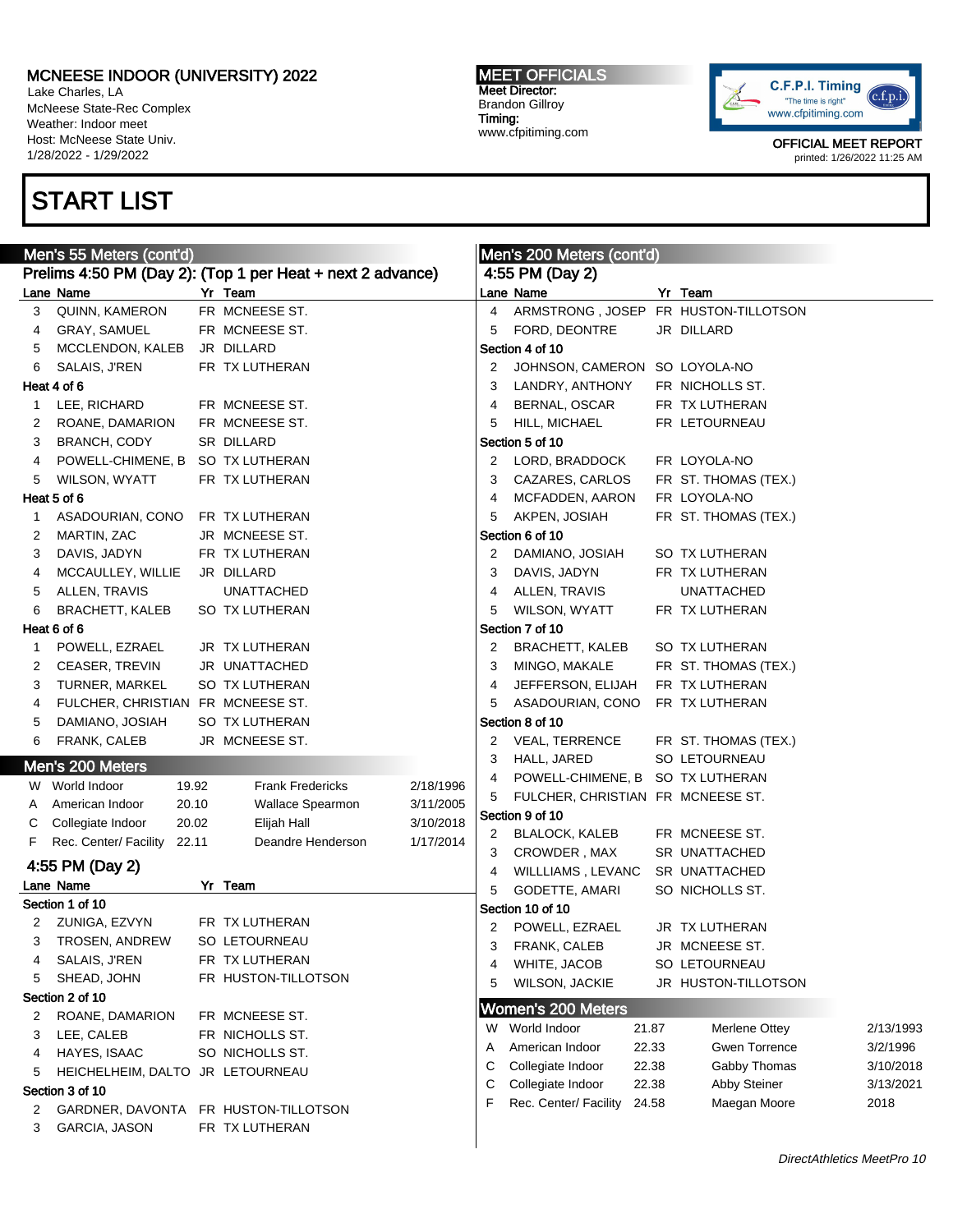Lake Charles, LA McNeese State-Rec Complex Weather: Indoor meet Host: McNeese State Univ. 1/28/2022 - 1/29/2022

## START LIST

#### Women's 200 Meters (cont'd) 5:15 PM (Day 2) Lane Name Yr Team Section 1 of 8 1 WEST, REAGAN FR MCNEESE ST. 2 ROBERTS, DEONA FR HUSTON-TILLOTSON 3 OWENS, ARIANA FR TX LUTHERAN 4 MITCHELL, RAMI JR NICHOLLS ST. 5 BRUMFIELD, SHANIA FR SE LOUISIANA Section 2 of 8 2 DEMBY, TRISTON FR HUSTON-TILLOTSON 3 OQUAIN, JADAH FR NICHOLLS ST. 4 VIJIL, ISABEL SO TX LUTHERAN 5 RIVERA, KALISTA FR LETOURNEAU Section 3 of 8 2 CAVAZOS, CIARA FR TX LUTHERAN 3 ADAMS, ASHLEY SO TX LUTHERAN 4 MARTIN, ALANNI SO DILLARD 5 MILLER, CAMERON FR TX LUTHERAN Section 4 of 8 2 VEGA, OLGA FR LETOURNEAU 3 WALTON, LEILA SO DILLARD 4 COASTER, JAMAYA FR ST. THOMAS (TEX.) 5 LOPEZ, LEILANI FR TX LUTHERAN Section 5 of 8 2 TUNSTALL, TAYLAR FR DILLARD 3 DANIELS, KENNEDY FR LOYOLA-NO 4 GOMEZ, SIRENA FR TX LUTHERAN 5 NORRELL, TAYLOR FR TX LUTHERAN Section 6 of 8 2 HINTON, NY'CIERRA FR ST. THOMAS (TEX.) 3 WILLIAMS, JA'KEIA SO TX LUTHERAN 4 MAYE, NIA SO NICHOLLS ST. 5 EDWARDS, KAELA FR ST. THOMAS (TEX.) Section 7 of 8 2 GRAY, TASHIANNA SO LETOURNEAU 3 OBOH, OMO SR NICHOLLS ST. 4 NARCISSE, KEIONDR JR NICHOLLS ST. 5 HEATH, MAKAYLA FR MCNEESE ST. Section 8 of 8 2 NEWMAN, AMAI FR UNATTACHED 3 BETHLEY, KIARA SR NICHOLLS ST. 4 ALCORN, HAILEY SR NICHOLLS ST. 5 JEANPIERE, DESTINE SR SE LOUISIANA Women's 3000 Meters W World Indoor 8:23.72 Meseret Defar 2/3/2007 A American Indoor 8:25.70 Karissa Schweizer 2/27/2020 C Collegiate Indoor 8:41.60 Karissa Schweizer 2/3/2018 F Rec. Center/ Facility 9:29.21 Clerc Simpson 2013 5:55 PM (Day 2) Lane Name Yr Team Section 1 of 2 1 MOLONEY, SORCHA JR MCNEESE ST. 2 BARSAI, JEPTOO FR SE LOUISIANA 3 LANDER, ALISSA SR MCNEESE ST. 4 DAIGLE, SOPHIE SR UL-LAFAYETTE 5 KOSGEI, PAMELA JR MCNEESE ST. 6 JEPKORIR, AURELIA SO MCNEESE ST. 7 SALSBURY, HALEY SO UL-LAFAYETTE Section 2 of 2 1 TOURNOUX, BERNAD SO SE LOUISIANA 2 HOFFMAN, JAELYNN SO DILLARD 3 SANCHEZ, SOPHIA FR ST. THOMAS (TEX.) 4 MENDEKE, BETHANY JR LETOURNEAU 5 ACOSTA, BROOKLYN FR DILLARD 6 OLIVAREZ, JOCELYN FR ST. THOMAS (TEX.) 7 TOURNOUX, BRIGID SO SE LOUISIANA 8 BRAVO-GARCIA, MAR FR UL-LAFAYETTE Men's 3000 Meters W World Indoor 7:24.90 Daniel Komen 2/6/1998 A American Indoor 7:32.43 Bernard Lagat 2/17/2007 C Collegiate Indoor 7:38.59 Allistair Cragg 2/14/2004 F Rec. Center/ Facility 8:10.9h Roger Solar 1985 6:17 PM (Day 2) Lane Name Yr Team Section 1 of 2 1 CROFT, JOEY JR MCNEESE ST. 2 EL-FADL, OMER FR MCNEESE ST. 3 NIGHTINGALE, LORIE SR LETOURNEAU 4 KEMBOI, EVANS FR MCNEESE ST. 5 HYLAND, JAMES FR MCNEESE ST. 6 KIPKOGEI, JACOB SO MCNEESE ST. 7 O'BOYLE, DAMIAN UN UNAT-ULL 8 KIMUTAI, GILBERT FR MCNEESE ST. 9 LORIPOSIA, ELIAS SO MCNEESE ST. 10 SMITH, AARON FR MCNEESE ST. 11 KIPLAGAT, HENRY JR MCNEESE ST. 12 GILLIAM, AARON JR MCNEESE ST.

MEET OFFICIALS Meet Director: Brandon Gillroy Timing: www.cfpitiming.com



OFFICIAL MEET REPORT

printed: 1/26/2022 11:25 AM

13 BOUDREAUX, LOUDE FR UL-LAFAYETTE 14 MAKUVIRE, BRADLEY SO SE LOUISIANA 15 SHELBY, REECE FR UL-LAFAYETTE